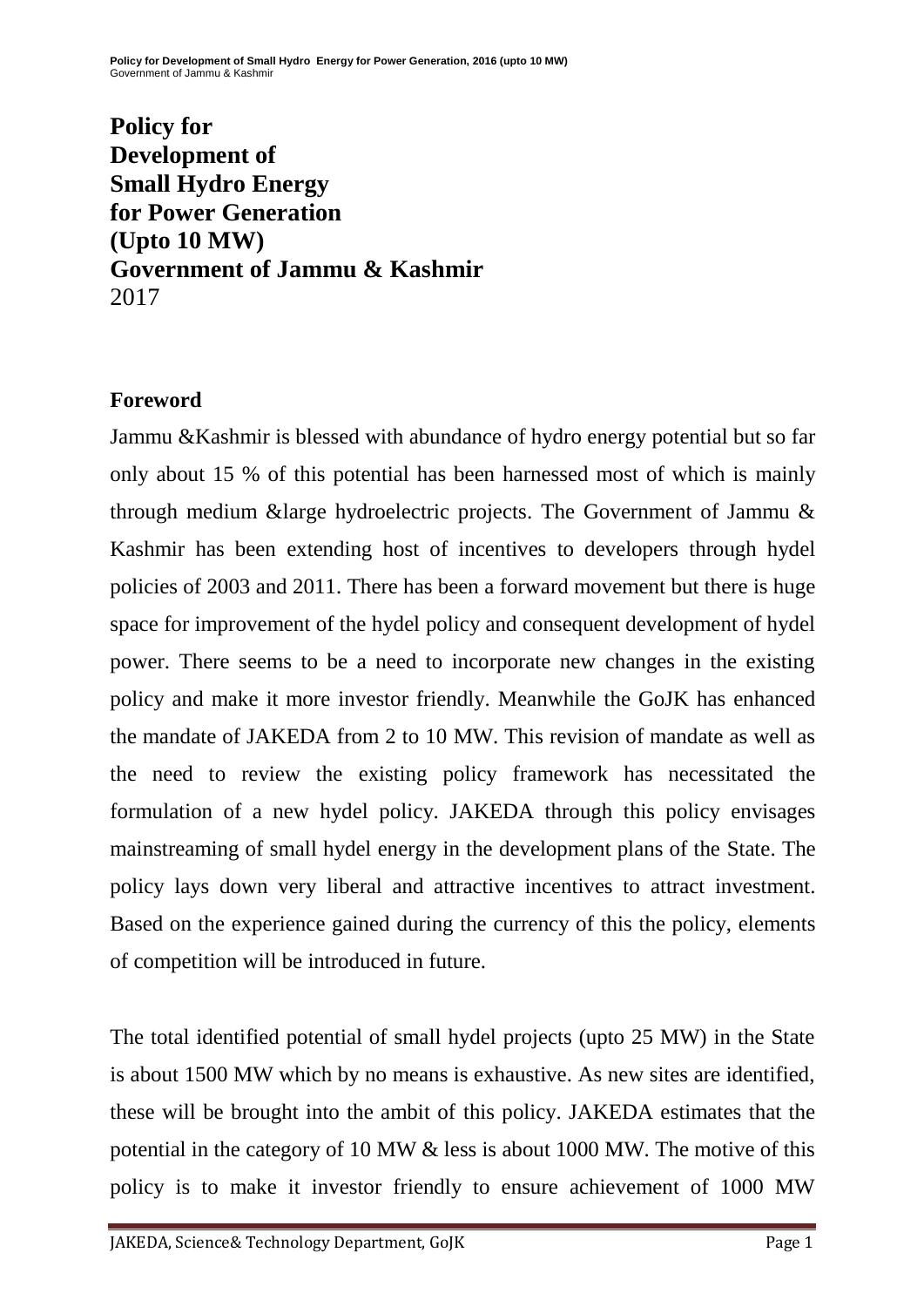installed capacity target in the next 10 years both in the EPC (500 MW) & IPP (500 MW) mode. The EPC Capacity of 500 MW is expected to propel JAKEDA into a 5000 crore company in the next 10 years.

Some salient features of this policy are:

i. It invites investment from the private sector for following categories of proposals:

a. Independent power projects or IPPs (for sale of power to the grid or any other customer within or outside the State)

b. Captive cum grid spill over power projects. (i.e., for self-use and sale to utility or any other customer within or outside the State)

c. Captive power projects (i.e., for self or dedicated use)

d. Isolated grid power projects (i.e., small, stand-alone)

ii. Except for Category (a) above, these projects will not require any LOI, LOS, or IA from the Government.

iii. Electricity purchase by State Utilities has been made mandatory. However, the IPP shall be free to sell electricity to any customer within or outside the State

iv. It permits an investor to generate electricity based on resource at one location and receive an equivalent amount for own use elsewhere on the grid at the investor's own cost of generation plus transmission charges (wheeling).

v. It allows net metering and billing so that a producer can sell surplus electricity at one time and receive electricity from the grid at another time and settle accounts on net basis. This will directly benefit the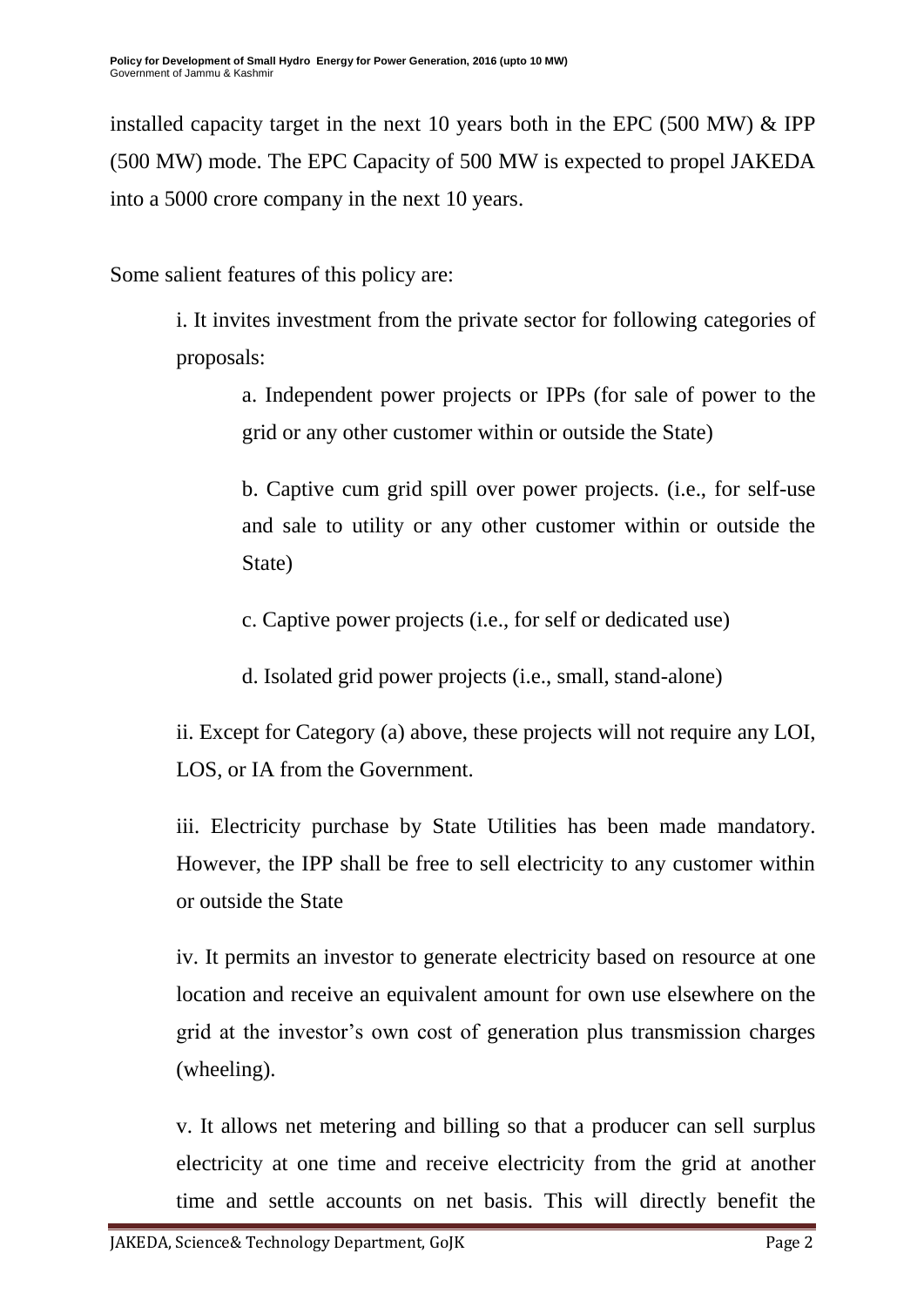economics of small scale, dispersed generation and optimize capacity utilization of installed systems.

vi. It diligences and deregulates small scale power production through off grid (up to 5 MW) to reduce the transaction costs for such investments. This will be particularly beneficial for micro and mini hydro projects.

vii. It facilitates projects to obtain carbon credits for avoided greenhouse gas emissions, helping improve financial returns and reducing per unit costs for the purchaser. These guidelines are in line with the Government's open door policy for inviting private investment into the State which will go a long way in strengthening and improving the power supply position of the State and help fuel rapid and environmentally sustainable economic growth.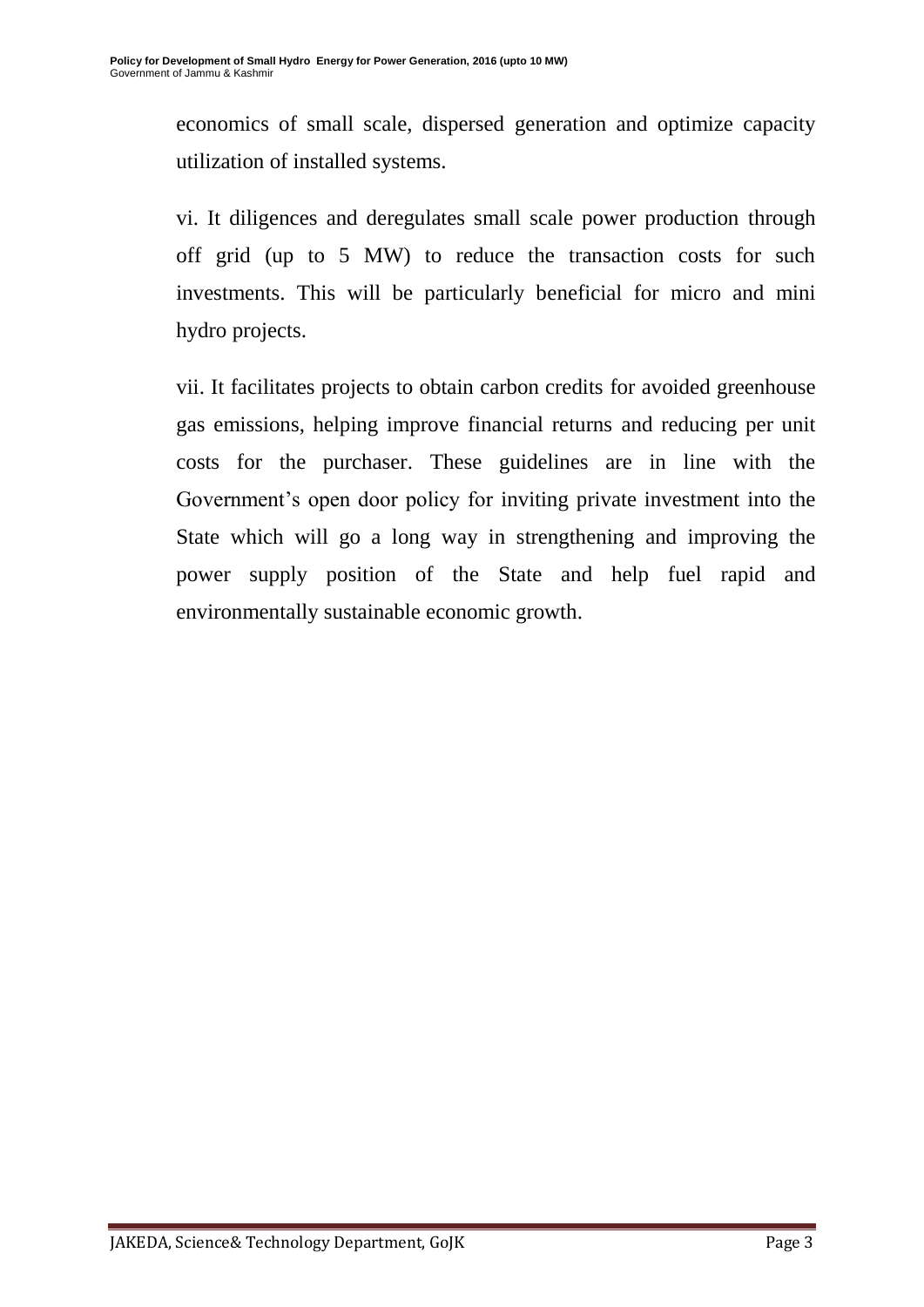### **Contents**

| 3. Renewable Energy Resources in Jammu & Kashmir 11               |  |
|-------------------------------------------------------------------|--|
|                                                                   |  |
|                                                                   |  |
|                                                                   |  |
|                                                                   |  |
|                                                                   |  |
|                                                                   |  |
| 7. Road Map for Policy Development and Implementation  15         |  |
|                                                                   |  |
|                                                                   |  |
|                                                                   |  |
| 8.2.1 Guaranteed Market: Mandatory Purchase of Electricity  16    |  |
| 8.2.2 Grid Connection, Off-take Voltage and Interface  16         |  |
|                                                                   |  |
| 8.3 Specific Incentives for Grid-Connected RE IPPs17              |  |
|                                                                   |  |
|                                                                   |  |
| 8.4 Facilities for Captive and Grid Spillover Projects 18         |  |
|                                                                   |  |
|                                                                   |  |
|                                                                   |  |
| 8.5 Facilities for Off-grid and Dispersed RE Power Generation  21 |  |
|                                                                   |  |
|                                                                   |  |
|                                                                   |  |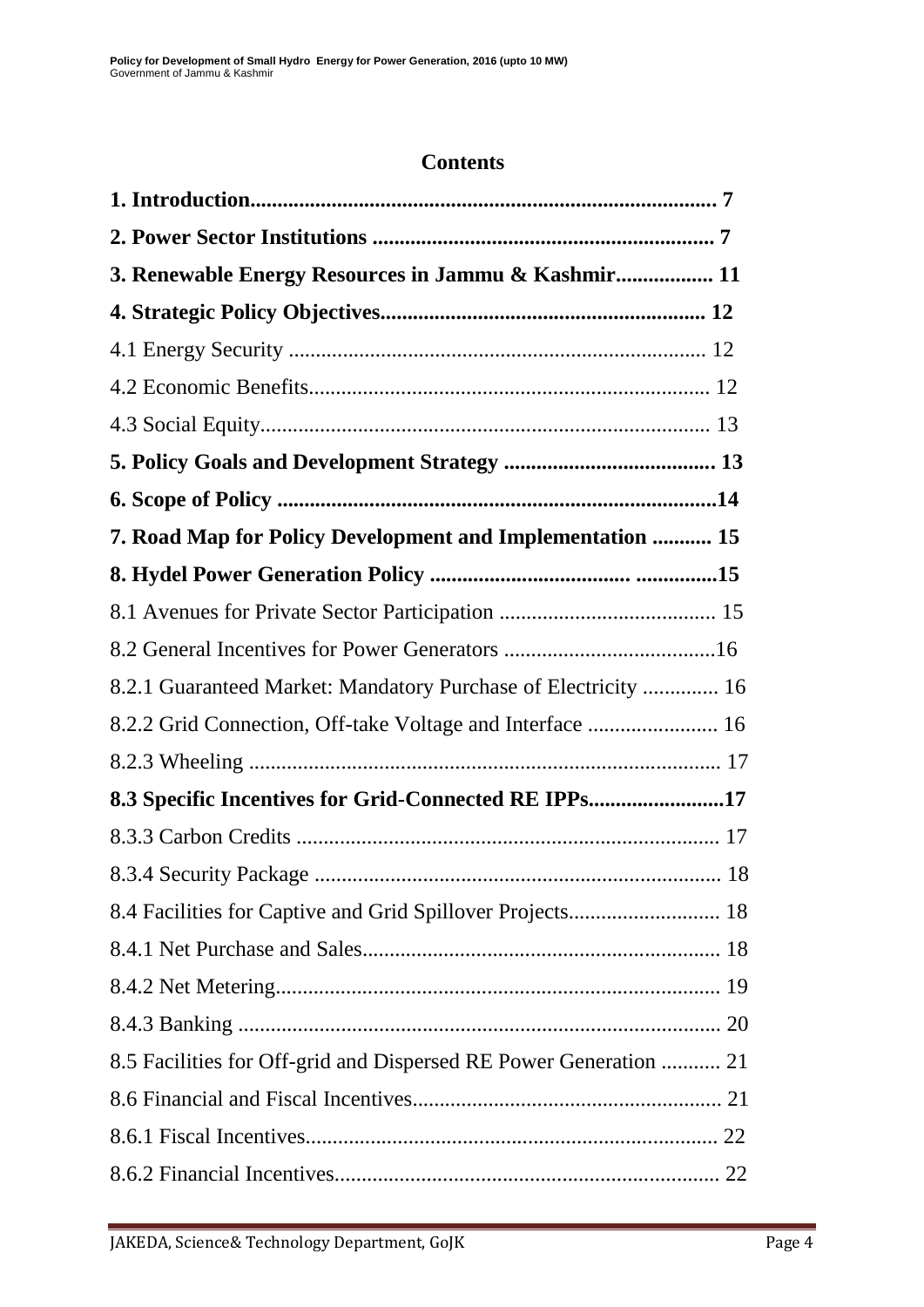| 8.7 Procedure for Setting Up RE IPPs for Sale of All Power to Grid 23            |
|----------------------------------------------------------------------------------|
|                                                                                  |
|                                                                                  |
| 8.7.1.2 Evaluation of Unsolicited Proposals and Issuance of Letter of Intent  25 |
|                                                                                  |
|                                                                                  |
|                                                                                  |
| 8.7.1.6 Performance Guarantee and Letter of Support  28                          |
|                                                                                  |
|                                                                                  |
| 8.7.2.2 Bid Bond, Letter of Support, and Performance Guarantee  30               |
|                                                                                  |
|                                                                                  |
|                                                                                  |
|                                                                                  |
| 8.9.2 Enterprise Structure and Licensing Requirements 34                         |
|                                                                                  |
|                                                                                  |
| 35                                                                               |
| 8.10 Determination of Tariff for Grid-Connected IPPs  36                         |
|                                                                                  |
|                                                                                  |
|                                                                                  |
| 8.14 Transparency and Visibility of Calculation of Tariff 36                     |
|                                                                                  |
|                                                                                  |
|                                                                                  |
|                                                                                  |
|                                                                                  |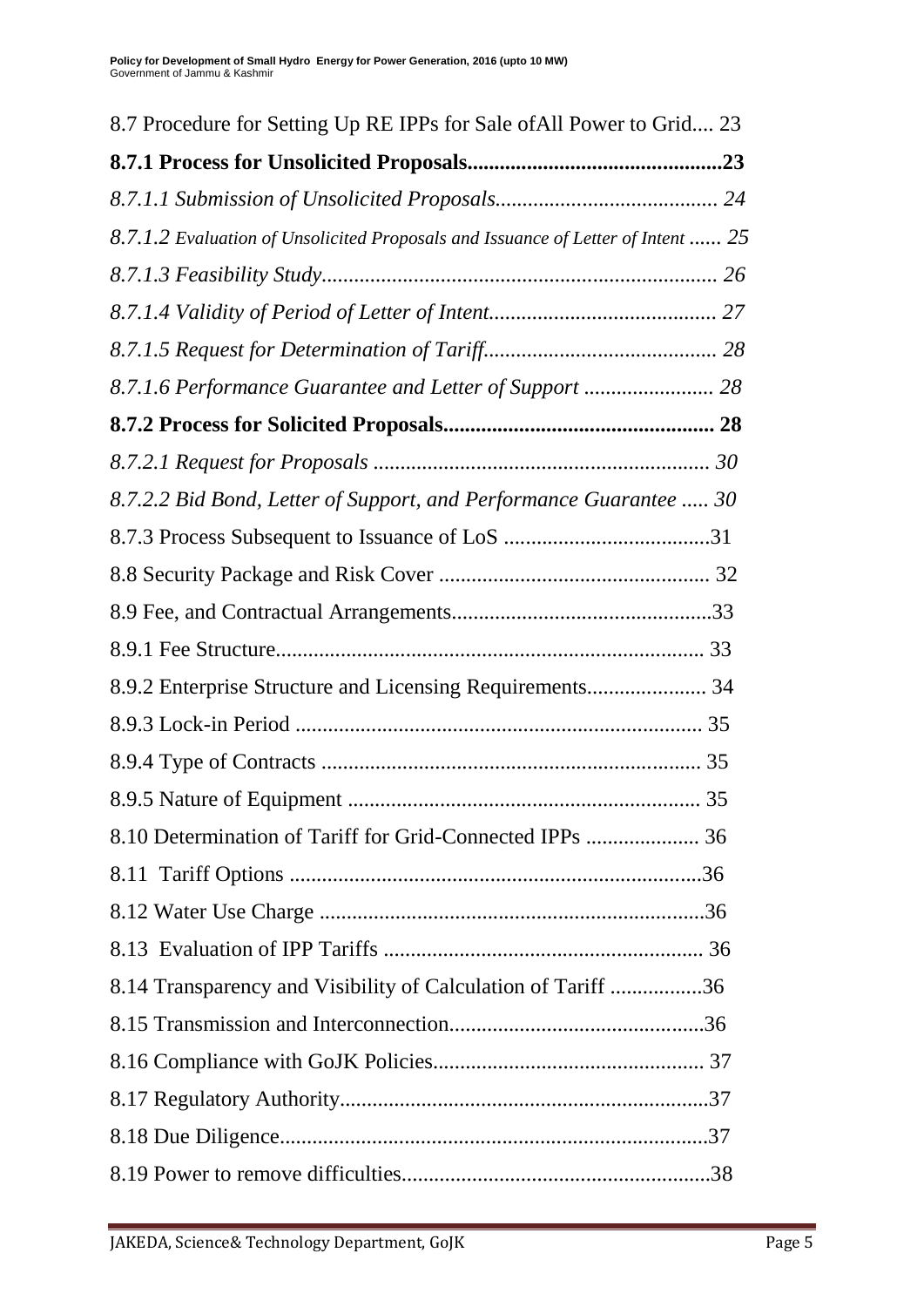| Annexure A: Guidelines for Development of Small Off-grid Projects40 |  |
|---------------------------------------------------------------------|--|
|                                                                     |  |
|                                                                     |  |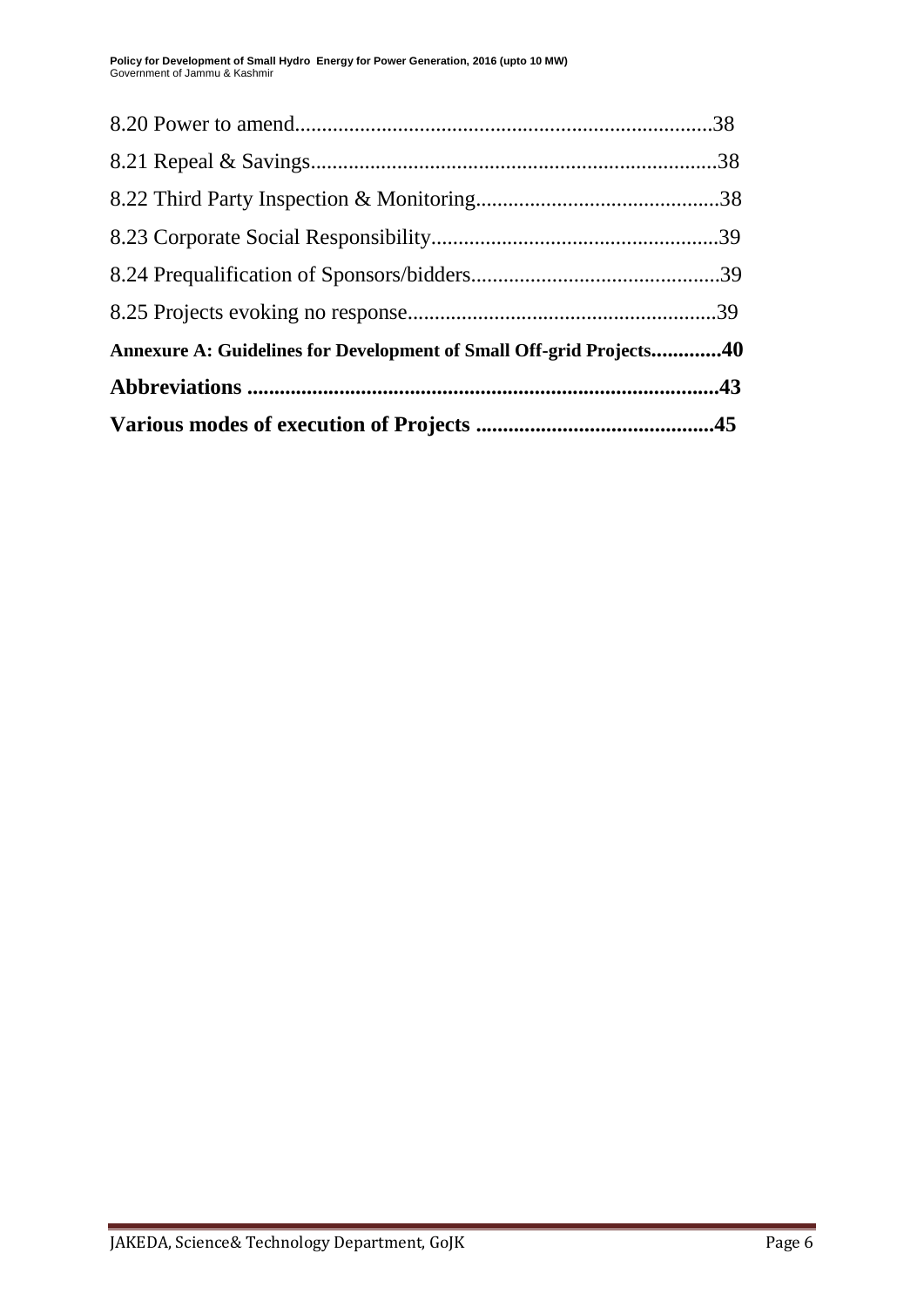**Policy for Development of Small Hydro Energy for Power Generation, 2016 (upto 10 MW)** Government of Jammu & Kashmir

## **1. Introduction**

The rapidly developing economy of the J&K State and changing lifestyles of the people means a proportional increase in consumption of electricity. The energy needs of Jammu & Kashmir are ever increasing. The State, historically a net energy importer, is confronting serious imminent energy shortages as the demand grows and power procurement prices are expected to follow an upward spiral. Thus, the State needs to initiate a sustained, long-term transition towards greater use of renewable energy (RE) mainly through small hydel power—an indigenous, clean, and abundant resource whose considerable potential the State has yet to tap meaningfully. The Government of Jammu & Kashmir (GoJK) intends to pursue this objective of harnessing power from hydel power with the full participation and collaboration of the private sector. This document sets out policies and strategies to exploit the hydel resources and attract investments in electricity generation projects utilizing hydro (up to 10 MW) capacity.

#### **2. Power Sector Institutions**

The following institutions are of relevance in facilitating electricity generation, transmission, and distribution in Jammu & Kashmir.

#### **2.1 Jammu & Kashmir Power Development Department**

The Jammu and Kashmir Power Development Department (JKPDD) is presently the sole licensee for carrying out the Transmission and Distribution business of electricity in the State of Jammu and Kashmir. The JKPDD is currently discharging the following functions:-

- Procurement of electricity from the Power Development Corporation (PDC), Central Public Sector Undertakings and other agencies.
- Transmission and Distribution of electricity in the State of Jammu & Kashmir as per the requirements of the J&K Electricity Act 2010 and National Electricity Policy.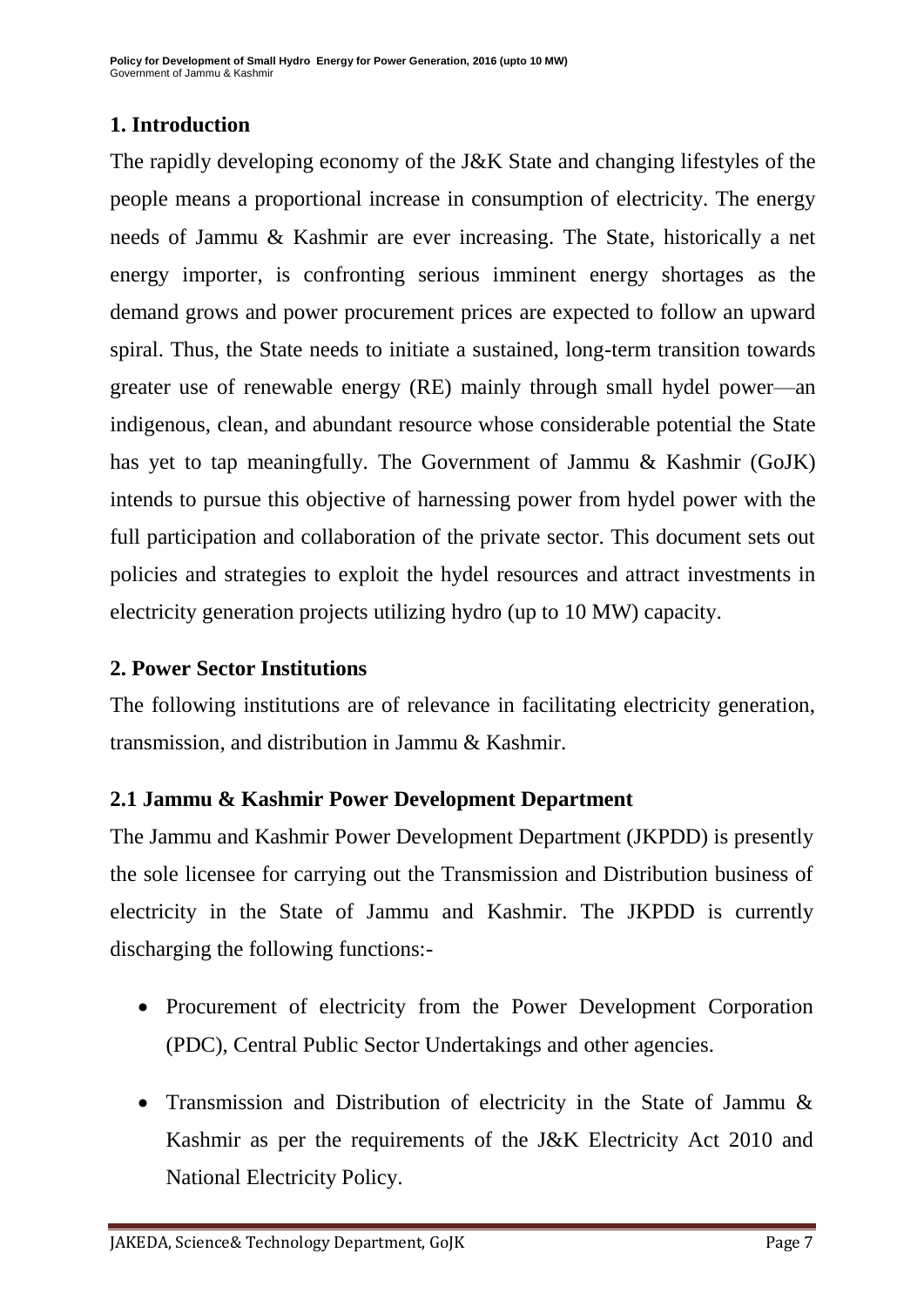• Planning and carrying out the works related to transmission and distribution of electricity in the State to make electricity available to all its consumers and promote the efficient use of electricity within the state.

The Government of Jammu & Kashmir, vide Govt. Order no. 264 PDD of 2012 dated September 05, 2012, has ordered unbundling of JKPDD and setting up of one transmission company, two distribution companies (one each for Jammu and Kashmir divisions) and one power trading company. Accordingly the following companies have been incorporated:

- i. Jammu & Kashmir State Power Transmission Company Limited
- ii. Jammu & Kashmir State Power Trading Company Limited
- iii. Jammu Power Distribution Company Limited
- iv. Kashmir Power Distribution Company Limited

The above arrangement is however, yet to be operationalised.

#### **2.2 Jammu &Kashmir Science & Technology Department:-**

This department is the executive arm of the State Government inter alia for issues relating to generation of electricity from renewable sources including hydel (upto 10 MW) and exercises its functions through an autonomous agency namely the Jammu & Kashmir Energy Development Agency (JAKEDA).

#### **2.3 Jammu & Kashmir State Electricity Regulatory Commission**

The Jammu & Kashmir State Electricity Regulatory Commission (JKSERC) was established under "THE JAMMU AND KASHMIR STATE ELECTRICITY REGULATORY COMMISSION ACT, 2000" also known as the 'JKSERC Act') to discharge the following functions, namely:--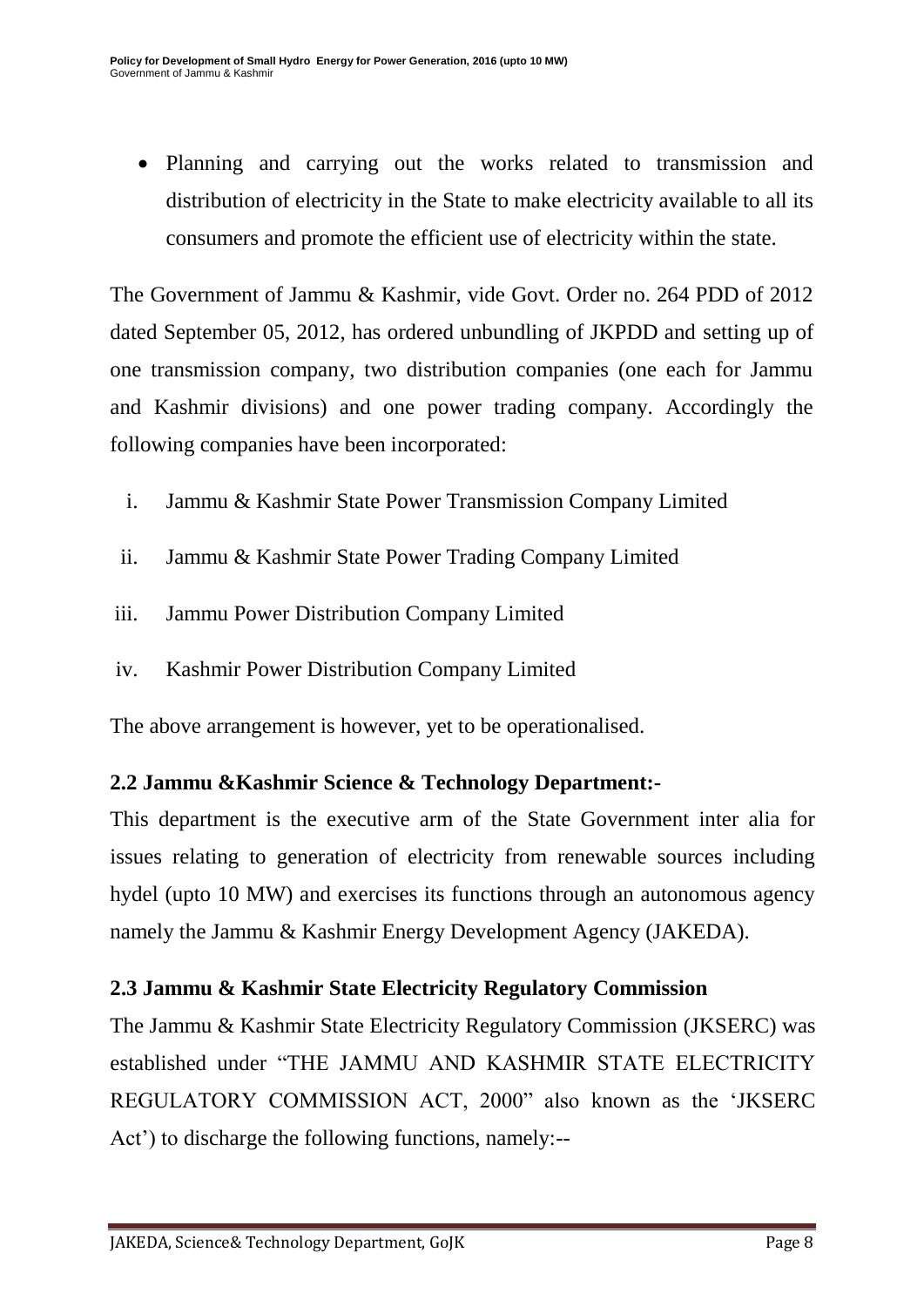- (a) To determine the tariff for electricity, wholesale, bulk, grid or retail, as the case may be;
- (b) To determine the tariff payable for use of the transmission facilities in the manner provided;
- (c) To regulate power purchase and procurement process of the transmission utilities and distribution utilities including the price at which the power shall be procured from the generating companies, generating stations or from other sources for transmission, sale, distribution and supply in the State;
- (d) To promote competition, efficiency and economy in the activities of the electricity industry;

## **2.4 Jammu & Kashmir State Water Resources Regulation & Management Authority (SWRRA):-**

The Jammu and Kashmir State Water Resources Regulatory Authority has been constituted under the "Jammu & Kashmir Water Resources (Regulation  $\&$ Management) Act 2010 with the broad mandate to be essentially responsible for regulating water resources within the territorial jurisdiction of the Jammu and Kashmir State, ensuring judicious, equitable and sustainable management, allocation and utilization of these resources, fixing the rates for use of water, and all matters connected therewith or incidental thereto.

## **2.5 Jammu & Kashmir State Power Development Corporation Limited (JKSPDCL)**

JKSDCL the State Genco was incorporated under the Companies Act as a private limited company in 1995 with the following mandate/functions:-

 Planning, promotion and organizing an integrated and efficient development of Electric Power in all its aspects;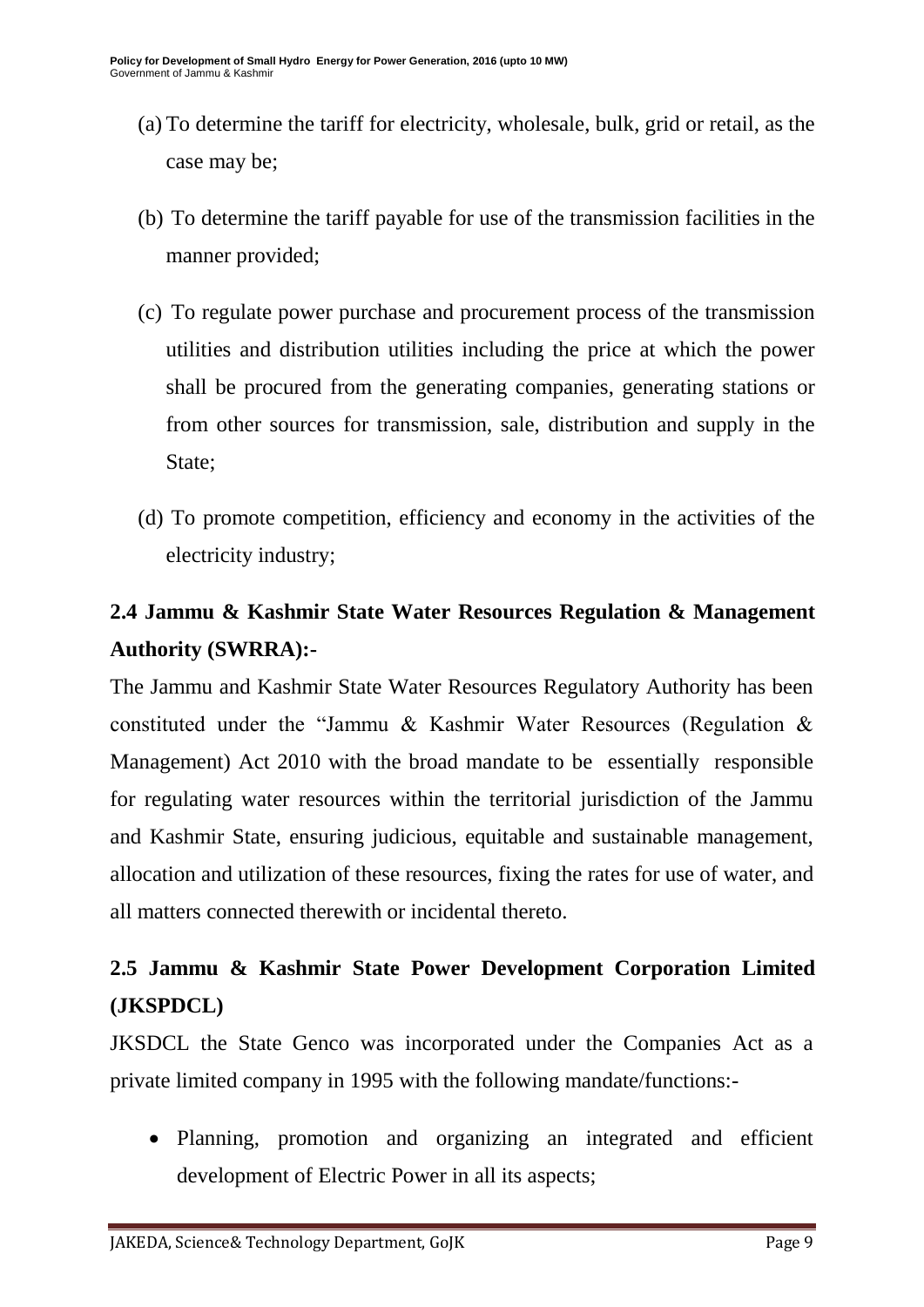- Investigation, research, design and preparation of preliminary feasibility and detailed project reports;
- Construction, generation, operation and maintenance of power stations and sale of power generated;
- Construction of transmission lines and ancillary works for timely and cocoordinated supply of power;
- Arranging loan and assignment in favour of company for all properties or rights that may be necessary for this purpose.

The Company has 21 Projects with an aggregate installed capacity of about 1211 MW in operation.

### **2.6 Jammu & Kashmir Energy Development Agency (JAKEDA)**

Jammu & Kashmir Energy Development Agency (JAKEDA) wholly owned by J&K Government was registered as a society in 1989 with the mandate to promote and implement renewable projects to meet the energy requirement of the State. These include Solar, Hydel, Wind and other renewable sources of energy. In respect of Hydel Projects the Government of Jammu & Kashmir in 2009 ordered delineation of responsibilities between JAKEDA & JKSPDCL with the former mandated with development of projects upto 2 MW and the latter above 2 MW. This delineation of responsibilities resulted in notification of two hydel policies in 2011; one upto 2 MW (JAKEDA) and the other from 2- 100 MW (JKSPDCL). Now the mandate in favour of JAKEDA for hydel projects has been enhanced to 10 MW vide order no10-PDD of 2017 dated 11- 01-2017.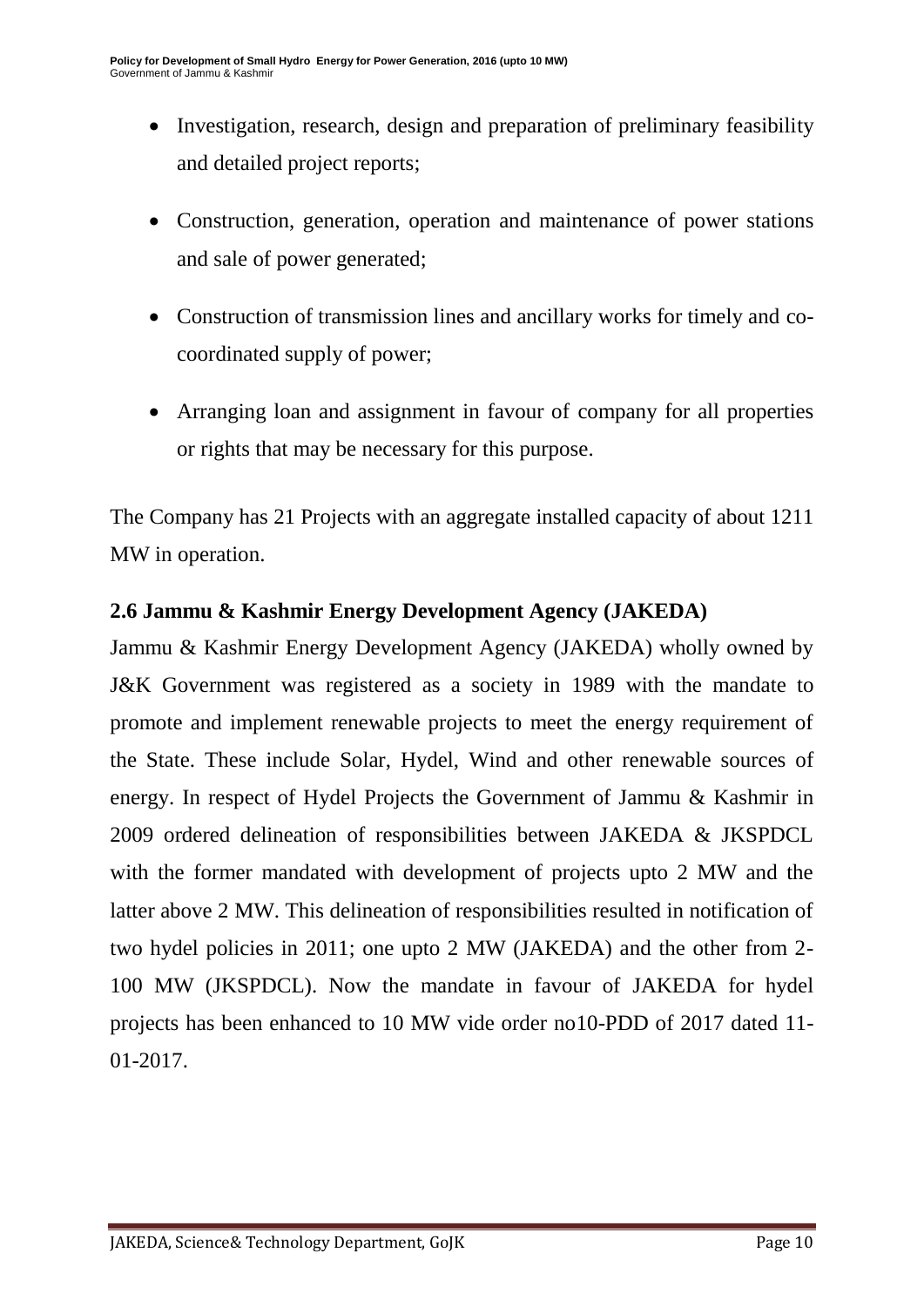## **3. Renewable Energy Resources in Jammu & Kashmir**

A brief summary of the available renewable energy potential in Jammu &Kashmir is given in **Exhibit 1**, which also describes the current status of its development in the State.

| <b>Resource</b> | <b>Potential</b>                                                            | <b>Status (2017)</b>                      |  |
|-----------------|-----------------------------------------------------------------------------|-------------------------------------------|--|
| Hydro           | The total hydroelectric potential is                                        | In<br>Jammu & Kashmir the                 |  |
|                 | conservatively estimated to be                                              | installed hydroelectric capacity          |  |
|                 | 20,000 MW. This consists of all                                             | from all sectors is as under:-            |  |
|                 | sizes<br>of                                                                 | hydropower plants, State Sector:-1212 MW  |  |
|                 | including                                                                   | small, medium and Central Sector:-2009 MW |  |
|                 | high-head schemes on the main Private Sector: - 42.5 MW.                    |                                           |  |
|                 | rivers as well as the mountainous This amounts to 3263 MW of                |                                           |  |
|                 | streams in the State.                                                       | total capacity, or about 16% of           |  |
|                 | <b>The potential from small hydel</b> the estimated potential. The          |                                           |  |
|                 | <i>identified so far is about 1500</i> potential harnessed in small         |                                           |  |
|                 | MW and increasing as new sites                                              | hydel category (upto 25 Mw) is            |  |
|                 | are identified.                                                             | only about 75 Mw.                         |  |
| Wind            | Commercially exploitable wind No commercial wind farms in                   |                                           |  |
|                 | resources exist in many parts, operation. Some wind masts                   |                                           |  |
|                 | especially in Bidda                                                         | put up in various parts for               |  |
|                 |                                                                             | resource assessment.                      |  |
| Solar:          | Much of Jammu & Kashmir,                                                    | Negligible use in niche                   |  |
|                 | Photovoltaic receives abundant solar radiation applications. No significant |                                           |  |
| (PV) and        | of the order of over 4.5 to $5 \mid$ marketing of rooftop PV or             |                                           |  |
| thermal         | $KWh/m^2$ on a horizontal surface   household                               | and<br>commercial                         |  |
|                 | and 280-300 days of sunshine on thermal systems.                            |                                           |  |
|                 | an average during a year.                                                   |                                           |  |

**Exhibit 1:** Potential and Status of Renewable Energy in Jammu & Kashmir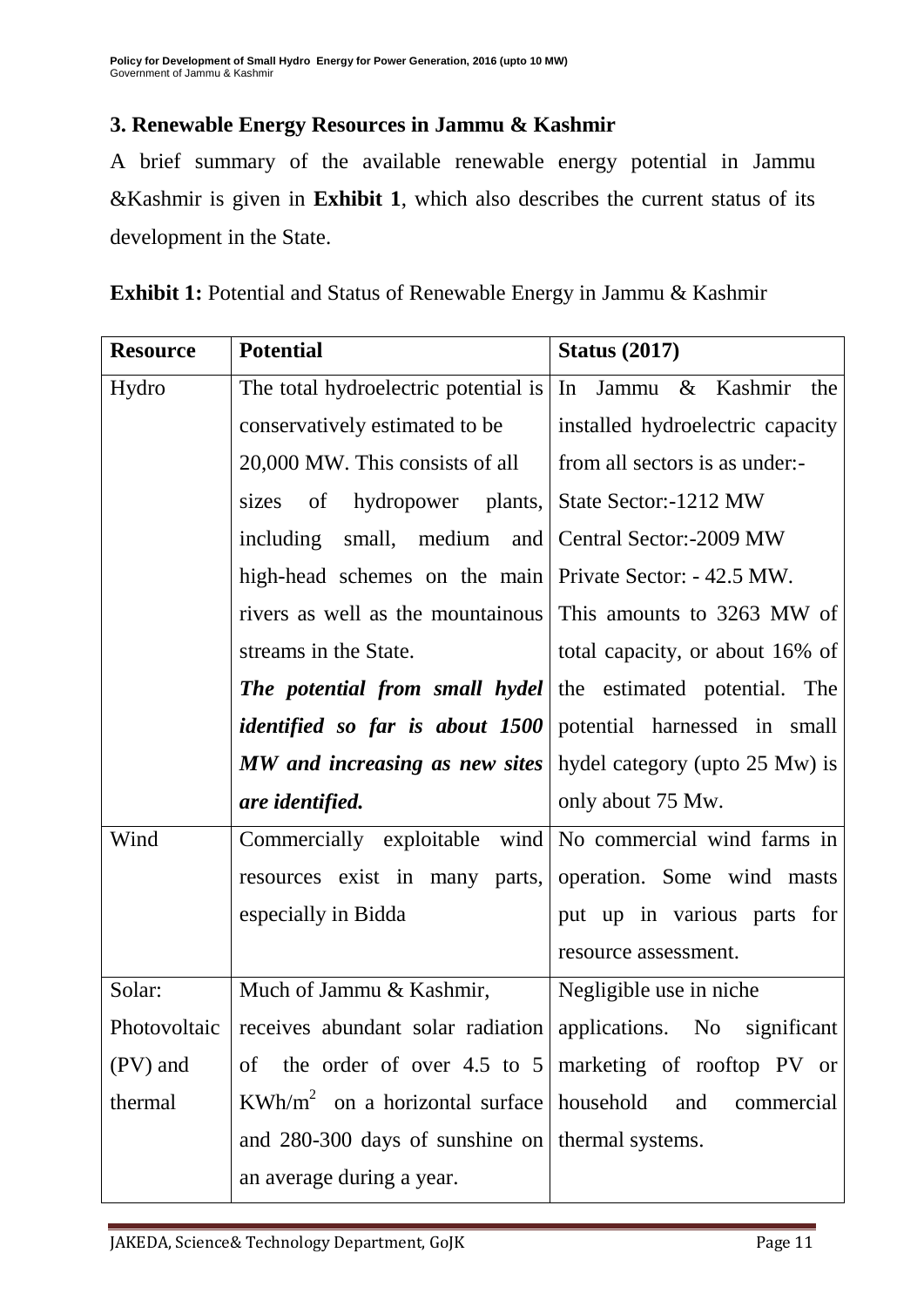| Biomass:        | $\&$<br>Kashmir's<br>Jammu<br>large |
|-----------------|-------------------------------------|
| Bagasse,        | agricultural and livestock sector   |
| rice            | produces copious amounts<br>of      |
| husk, straw,    | biomass in the form of crop         |
| dung,           | residues and animal waste, such as  |
| municipal       | bagasse, rice husk, and dung,       |
| solid<br>waste, | much of which is currently          |
| etc.            | collected and used outside the      |
|                 | commercial economy. In addition,    |
|                 | municipal solid waste produced by   |
|                 | the urban population is presently   |
|                 | openly dumped, which could          |
|                 | instead be disposed of in proper    |
|                 | landfills or incinerated to produce |
|                 | useable methane gas or electricity. |

## **4. Strategic Policy Objectives**

The four key strategic objectives for developing Jammu &Kashmir's small hydroelectric energy resources include:

## **4.1 Energy Security**

Mainstreaming of renewable energy particularly small hydro energy and greater use of indigenous resources can help diversify Jammu & Kashmir's energy mix and reduce the State's dependence on import of power, thereby mitigating against supply disruptions.

#### **4.2 Economic Benefits**

When properly assessed for their externalities, renewable energy options can become economically competitive with conventional supplies on a least-cost basis. This is particularly true for the more difficult, remote, and underdeveloped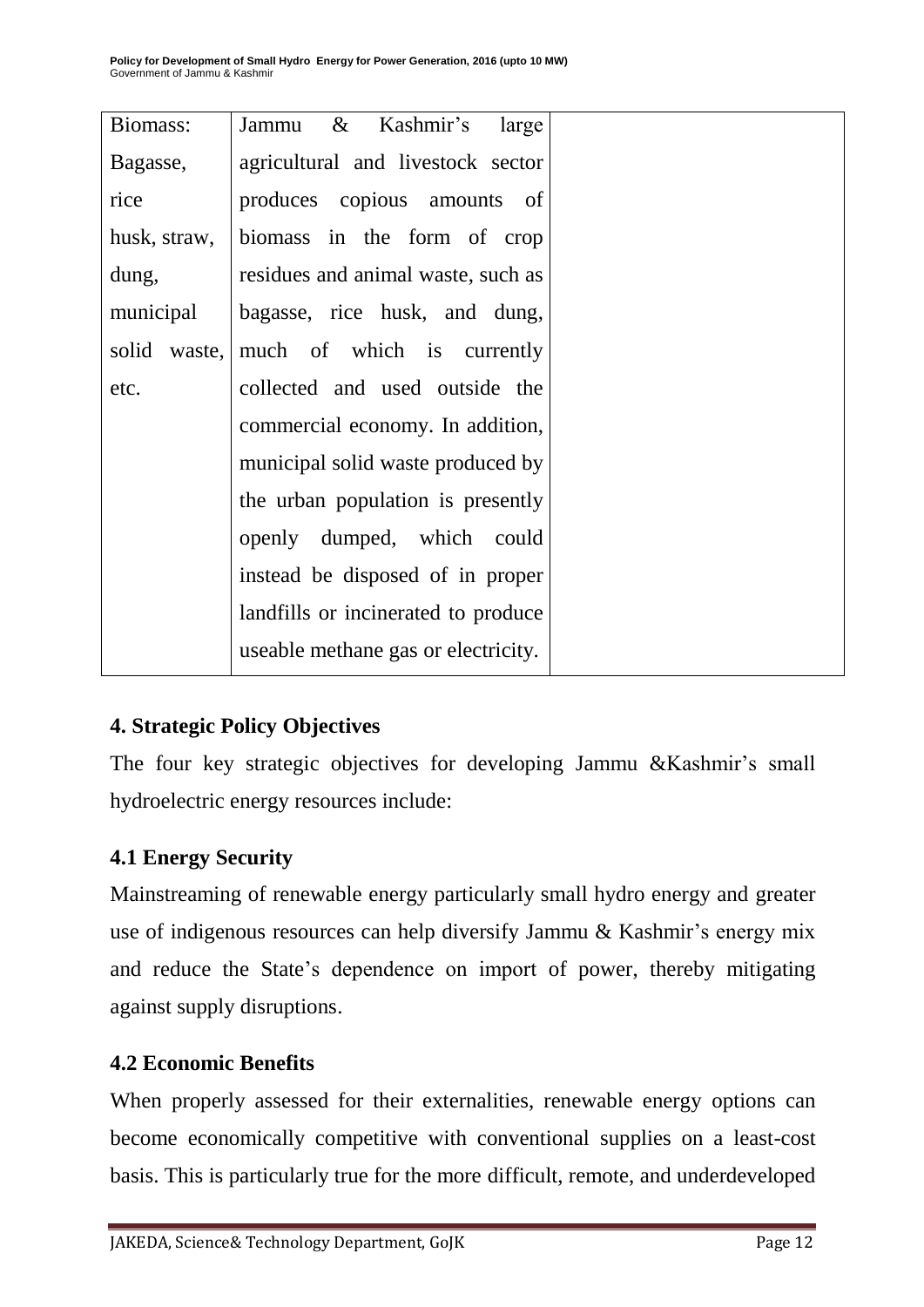areas, where RE from small hydel can also have the greatest impact and the avoided costs of conventional energy supplies can be significant. This can thus supplement the pool of energy supply options in Jammu & Kashmir, expediting economic empowerment, improving productivity, and enhancing income generating opportunities—especially for currently marginalized segments of the population. Decentralized systems can also help reduce energy distribution losses and result in system-wide and efficiency gains (e.g., as measured by ‗energy intensity', or energy use per unit of GDP). A growing renewable energy industry can afford new prospects for employment and business opportunities amongst local manufacturers and service providers.

## **4.3 Social Equity**

Jammu & Kashmir's present low per-capita consumption of energy can be elevated through greater RE use. Issues relating to social equity—such as equal rights and access for all citizens to modern energy supplies, improved human development indicators, poverty alleviation amongst deprived sections of society, and reduced burden on rural women for biomass fuel collection and use—can also be addressed significantly through widespread renewable energy deployment through small hydel. This can thus facilitate social service delivery and help improve the well-being of the State's poorest, who presently have little to modern energy services.

## **5. Policy Goals and Development Strategy**

The specific goals of the small hydel energy policy regime to be evolved in order to systematically meet these objectives, of which these guidelines are the first step, would be to:

> i. Increase the deployment of small hydel projects in Jammu & Kashmir.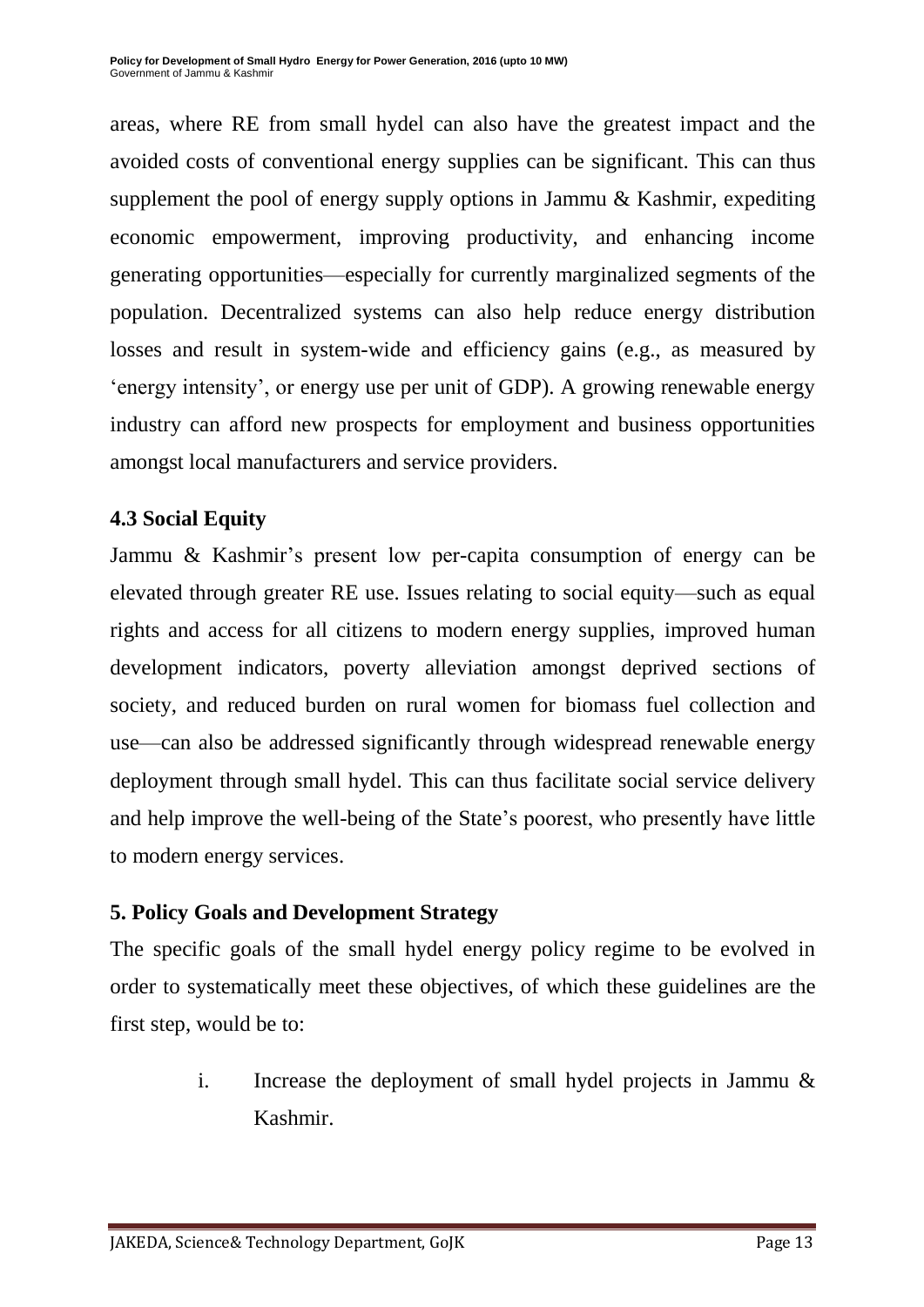- ii. Provide additional power supplies to help meet increasing demand.
- iii. Introduce investment-friendly incentives, and facilitate energy markets to attract private sector interest in the hydel projects, help nurture the industry, and gradually lower costs and prices through competition in an increasingly deregulated power sector.
- iv. Devise measures to support the private sector in mobilizing financing and enabling public sector investment in promotional, demonstrative and trend setting hydel projects.
- v. Optimize impact of the deployment of small hydel projects in underdeveloped areas by integrating energy solutions with provision of other social infrastructure, e.g., educational and medical facilities, clean water supply and sanitation, roads and telecommunications, etc., so as to promote greater social welfare, productivity, trade, and economic well being amongst deprived communities.
- vi. Help in broad institutional, technical, and operational capacity building relevant to the renewable energy sector in general and small hydel in particular.
- vii. Facilitate the establishment of a domestic manufacturing base for small hydel technology in the State that can help lower costs, improve service, create employment, and enhance local technical skills.

## **6. Scope of Policy**

The policy shall cover small hydel projects upto 10 MW Capacity.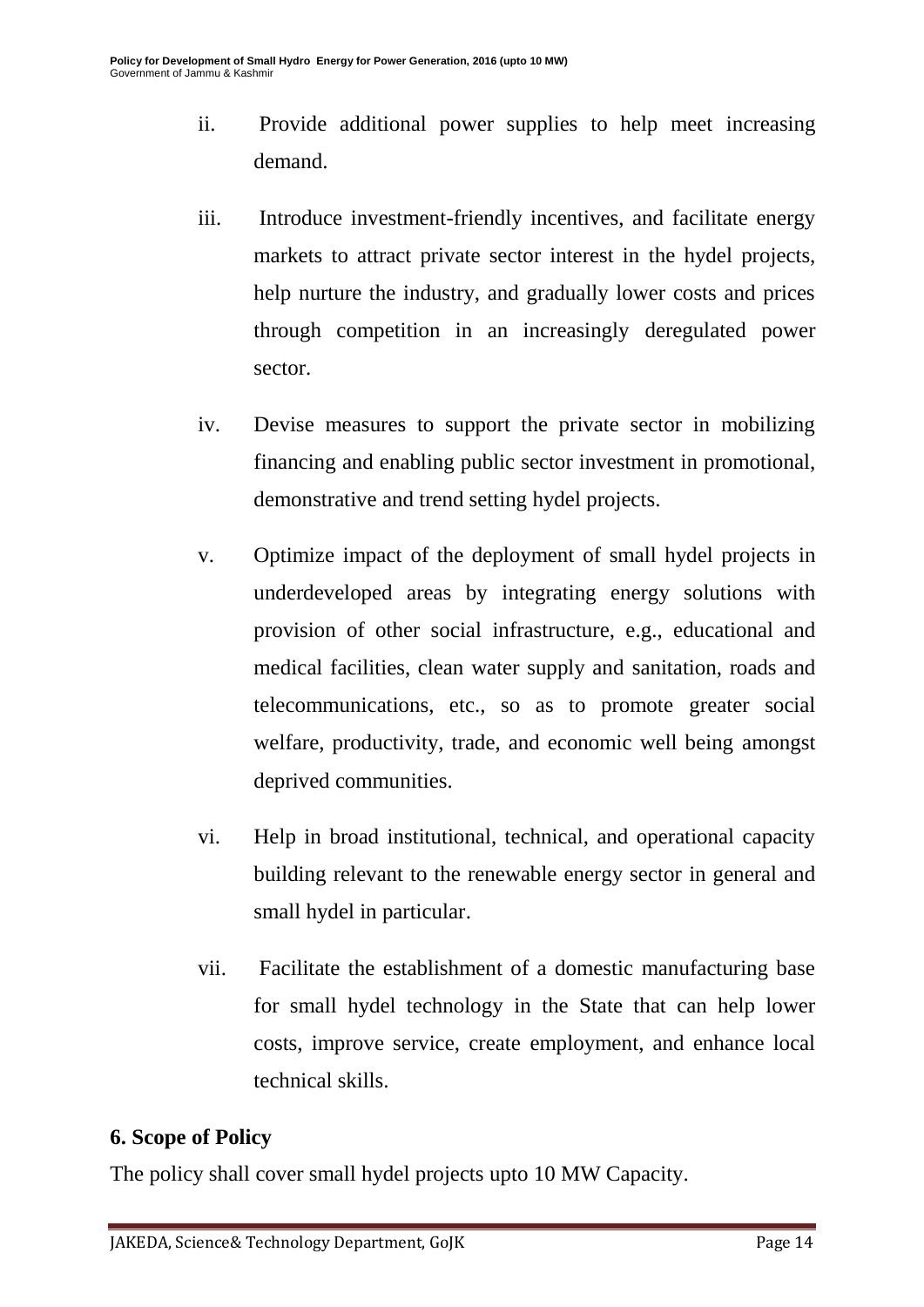## **7. Road Map for Policy Development and Implementation**

The small hydel energy development in Jammu & Kashmir is conceived under a phased, evolutionary approach constituting a strategic policy implementation roadmap. The initial short term phase will involve lenient policy measures and incentives in order to attract investment in this relatively new business area, remove existing barriers to project implementation, and 'hand-hold' reasonablesized pioneering projects through to successful commercial operation. As experience, business confidence, and domestic industry capacity grows, it is planned that the policy environment will graduate into a more competitive and deregulated market environment, with significantly expanded scale of activities envisioned in the medium and long terms.

#### **8. Hydel Power Generation Policy**

The policy for the development of small hydel projects shall be as follows:

*Public Sector:* A portfolio, consisting of projects situated in far flung areas or that are otherwise not likely to be profitable to the private sector in the foreseeable future, will be identified. These will essentially comprise of sites that are remote, inaccessible, or represent areas characterized by uneconomic levels of power demand. Such projects would be undertaken through public sector financing and/or through community/NGO/donor.

*Private Sector:* The private sector will be encouraged to undertake commercially viable projects. For this purpose, incentives are being offered, as detailed in subsequent paragraphs below:-

## **8.1 Avenues for Private Sector Participation**

The private sector would be welcome to undertake projects falling in any of the following categories:

i. Independent power projects (IPPs) based on new plants (for sale of power to the grid or any other customer within or outside the State)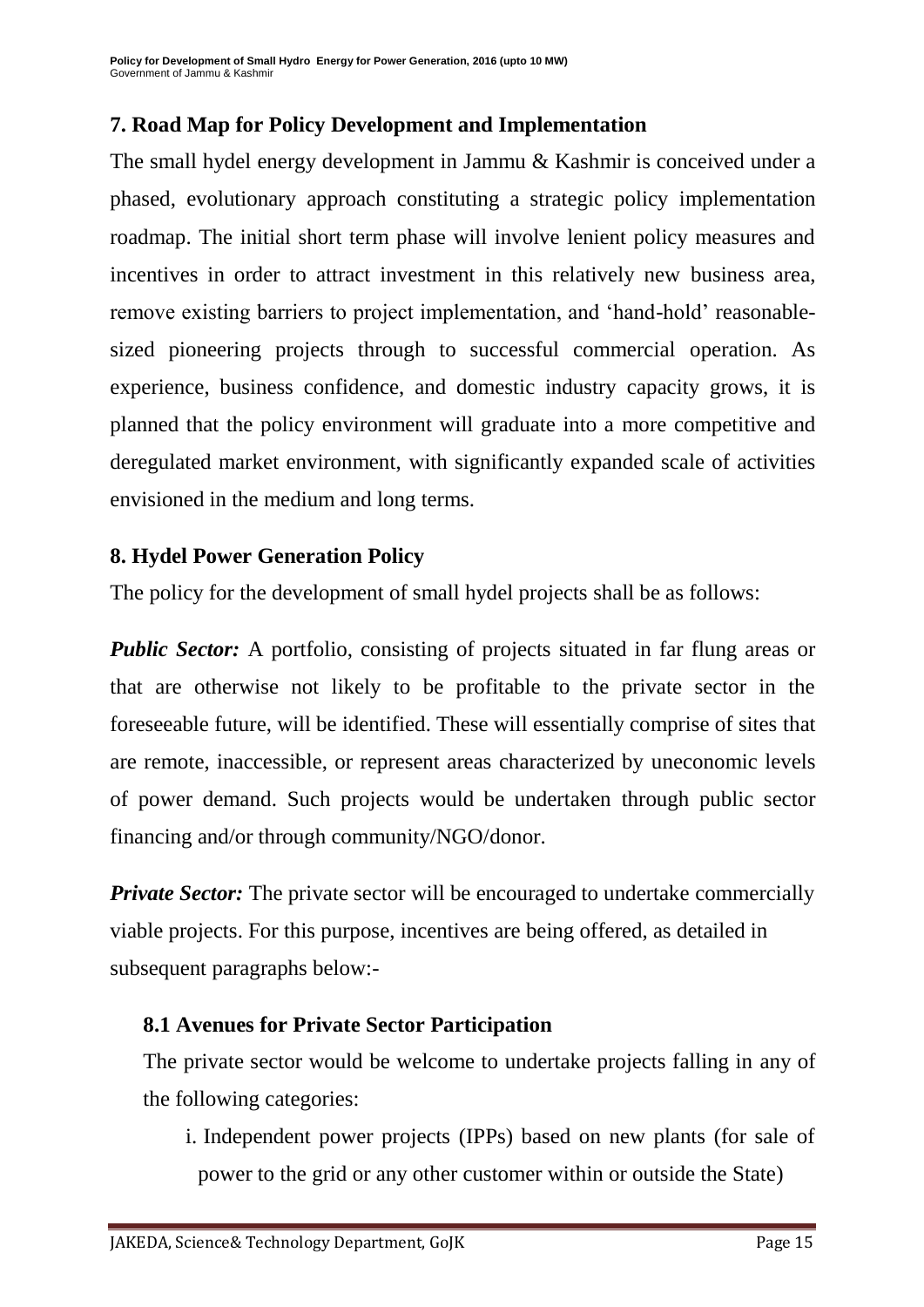- a. Solicited
- b. Unsolicited
- ii.Captive and grid spill over power projects (i.e., self-use and sale to utility or any other customer within or outside the State)

iii.Captive power projects (i.e., for self or dedicated use)

iv.Self identified projects

v.Isolated grid power projects (i.e., small, stand-alone)

- a. Solicited
- b. Unsolicited.

## **8.2 General Incentives for Hydel Power Generators**

The provisions stated below shall be made available to all qualifying hydel projects following under any of the categories defined in **Section 8.1** above.

## *8.2.1 Guaranteed Market: Mandatory Purchase of Electricity*

It shall be mandatory for the power distribution utilities to buy all the electricity offered to them by the projects established in accordance with the provisions given in **Section 8.2.2.**

## *8.2.2 Grid Connection, Off-take Voltage and Interface*

Electricity shall be purchased from power producers at a voltage of 220 kV at the outgoing bus bar of the power station if the power station is located within 70 km of an existing 220 kV transmission line, or at132 kV if it is within 50 km of an existing 132 kV transmission line, or at 33 KV if it is within 10 Km of existing 33 KV transmission line or at11 kV if it is within 5 km of an existing 11 kV transmission line. The producer may also undertake to lay a new transmission line for connection with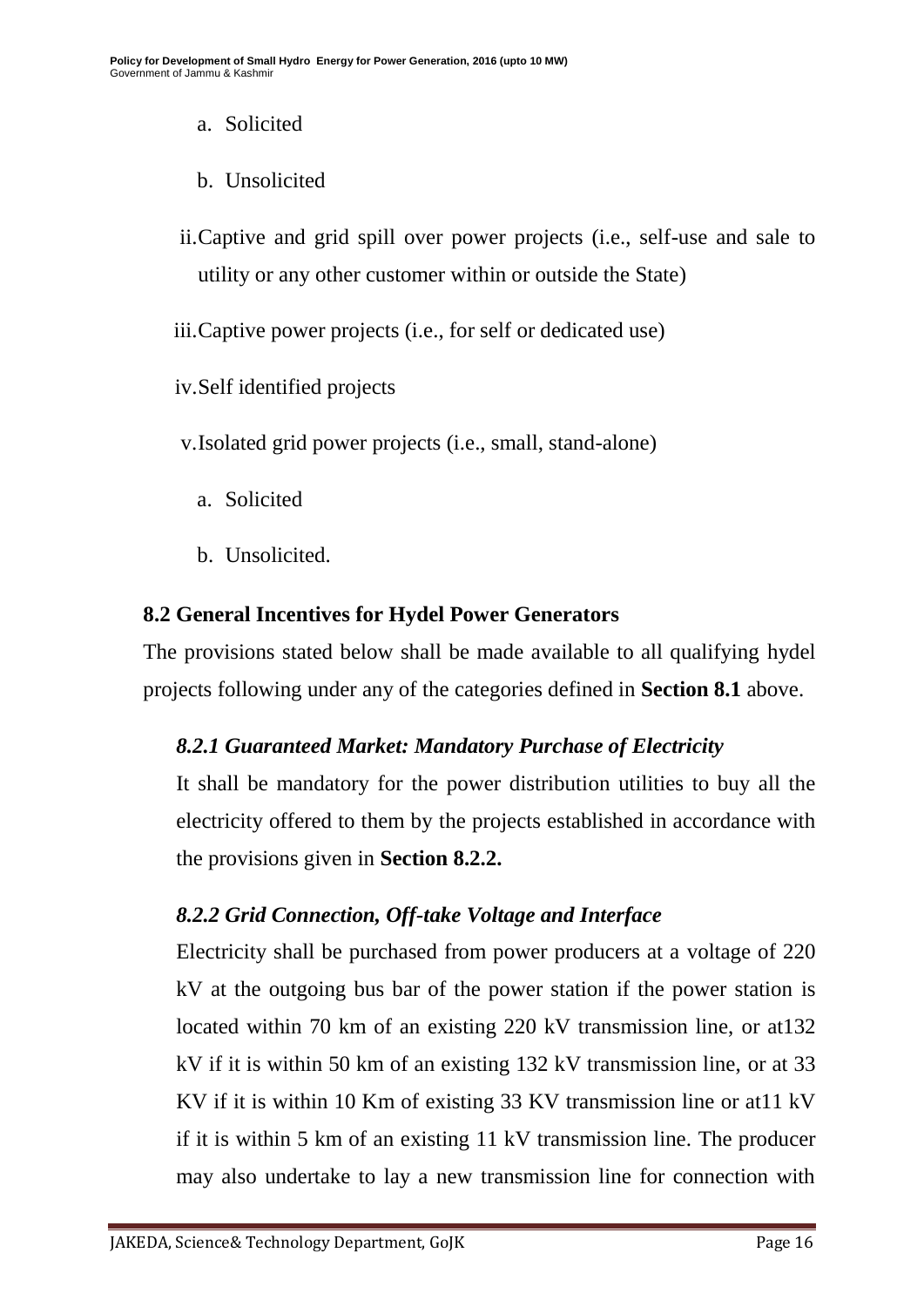the main electricity grid. The power purchase tariff determination will be adjusted accordingly for each of these options.

## *8.2.3 Wheeling*

Power producers shall also be allowed to enter into direct (bilateral) sales contracts with end-use customers. Under this arrangement, they would be allowed to sell all or a part of the power generated by them to their direct customers and the rest to the utility for general distribution.

For direct sales, they shall be required to pay 'wheeling' charges for the use of the transmission and/or distribution grid network used to transport the power from the plant to the purchaser. In practical terms, the IPP shall inject electricity into the grid system at one point (subject to the provisions in **Section 8.2.2**) and would be entitled to receive the same amount at any other location (within the same distance from the grid as the distance of the plant from the system) upon payment of a corresponding wheeling charge, to be determined by JKSERC. This wheeling charge will reflect the cost of providing and maintaining the transmission interconnection, including the energy losses suffered *enroute*, as calculated by JKSERC.

## **8.3 Specific Incentives for Grid-Connected IPPs**

Specific incentives are provided under this policy to independent power producers (IPPs) selling all generated electricity (minus auxiliary consumption) to the grid.

## *8.3.1 Carbon Credits*

It is appropriate that any carbon credits obtained by IPPs be utilized to improve the economic competitiveness of hydel based grid power for both the procurer and the producers. The IPP shall therefore, at the time of submission of tariff petition to JKSERC, incorporate the CERbased revenue stream expected over the term of the project's Power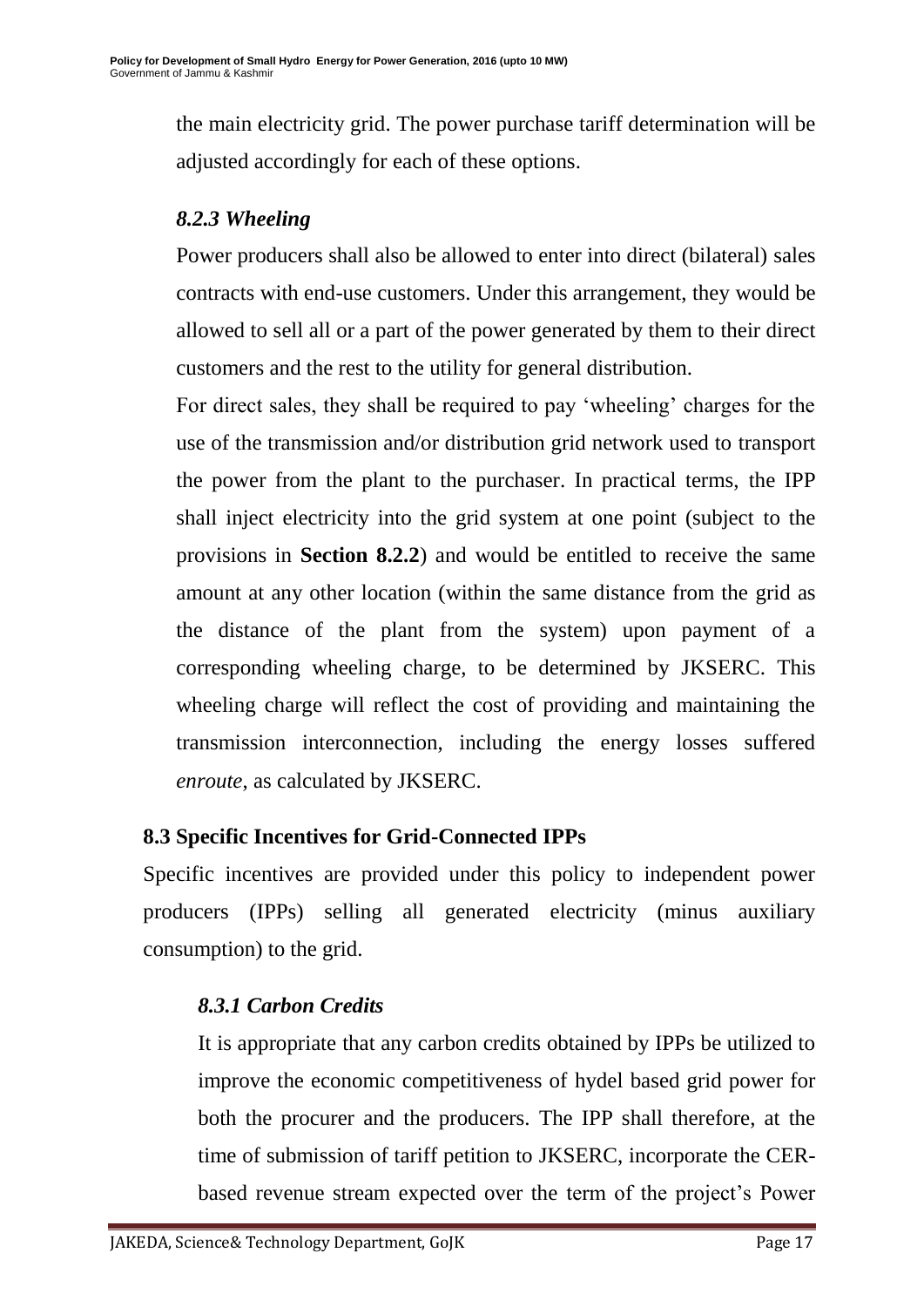Purchase Agreement (PPA). A mechanism and legalized institutional arrangement shall be approved by JKSERC for sharing of the benefits.

## *8.3.2 Security Package*

The power purchaser shall enter into a specific Power Purchase Agreement (PPA) based on a standard model agreement, with the power producer. The Government of Jammu & Kashmir shall also enter into a payment security agreement which will guarantee the payment obligation of the public sector power purchaser on account of power sales extending over the term of the PPA. The Nodal Agency shall also facilitate the acquisition of CDM Certified Emissions Reduction units(CERs) by qualifying projects, and the sharing of associated revenues under a separate agreement and based on payment-on-delivery terms, subject to verification of the same, between the IPP (as a 'green' credit) and the power purchaser (as ‗green tariff' support).

## **8.4 Facilities for Captive and Grid Spill over Projects**

For other categories of power generators, e.g., captive and grid spill over power projects, wishing to sell surplus power to the utility grid, the following facilities shall be made available. These will be further refined and expanded for the next policy phase based on initial experience gained in the short term.

## *8.4.1 Net Purchase and Sales*

A power project of capacity set up for self(captive) or dedicated use may supply surplus electricity to the power utility (grid spill over), while at other times drawing electricity from the utility to supplement its own production for local use, subject to the provisions in **Section 8.2.2**. In such cases, the net electricity:-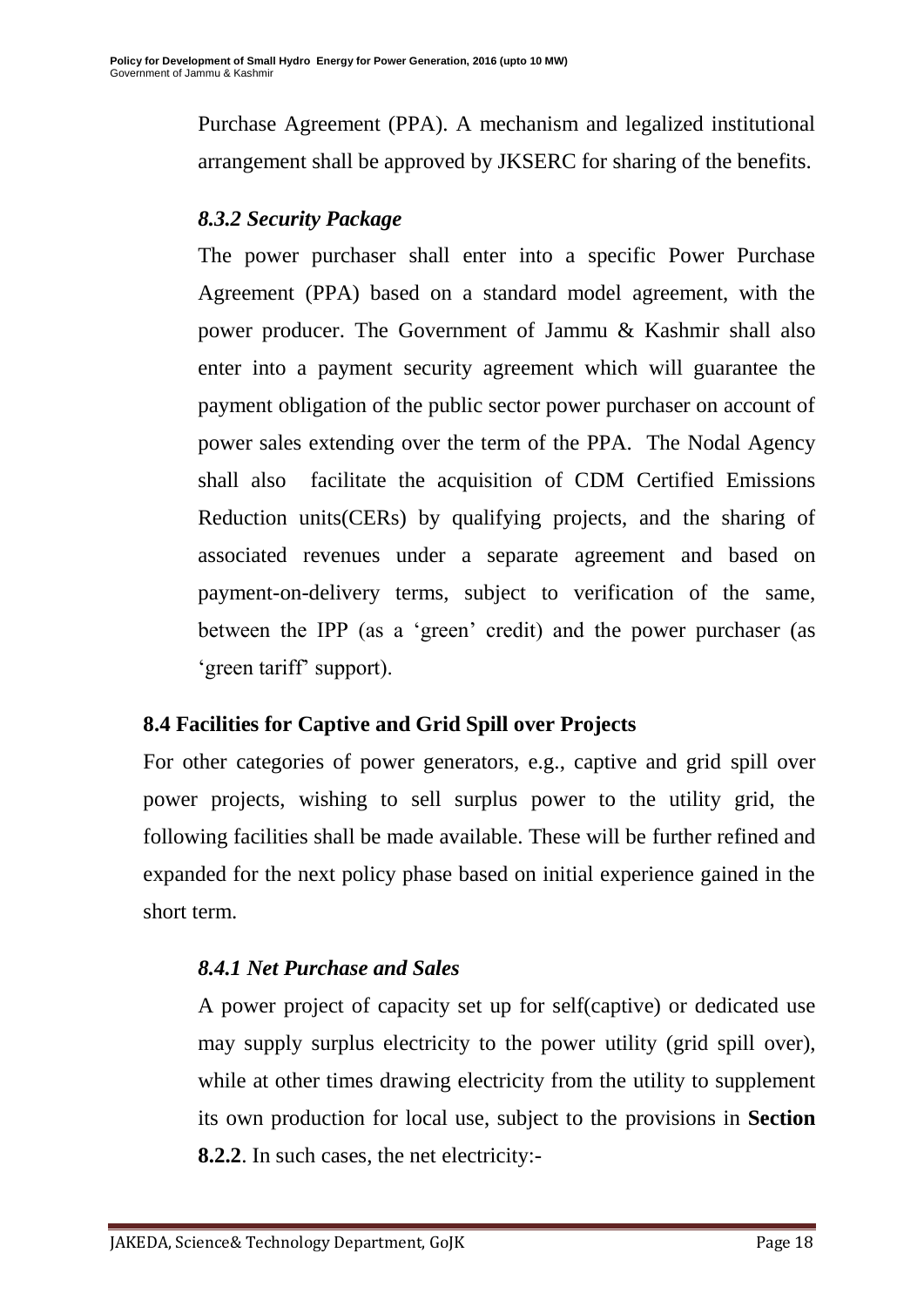- a. supplied by the power producer to the utility in a month (i.e., units supplied by the producer minus units received by the producer, if greater than zero), shall be paid for by the utility at a tariff equal to the average energy cost per kWh for hydel power generation(as determined by JKSERC for GENCOs/IPPs over the applicable quarter of the year) less 10%, or
- b. supplied by the utility to the power producer in a month, (i.e., units received by the producer minus units supplied by the producer, if greater than zero), shall be paid for by the producer at the applicable retail tariff (e.g., industrial or commercial rates, depending upon the type of user connection).Such *net purchase and sales*—or net billing —arrangements will involve measurement of the electricity received and supplied to the utility by the power producer using two separate sets of unidirectional meters.

## *8.4.2 Net Metering*

A power project of capacity up to 10 MW set up for self (captive) or dedicated use may also supply surplus electricity to the power utility while at other times drawing electricity from the utility to supplement its own production for local use subject to provision in **Section 8.2.2**. In such cases, the net electricity:-

- a. supplied by the power producer to the utility in a month, i.e., units supplied by the producer minus units received by the producer, if greater than zero, or
- b. supplied by the utility to the power producer in a month, i.e., units received by the producer minus units supplied by the producer, if greater than zero shall be paid for by the utility or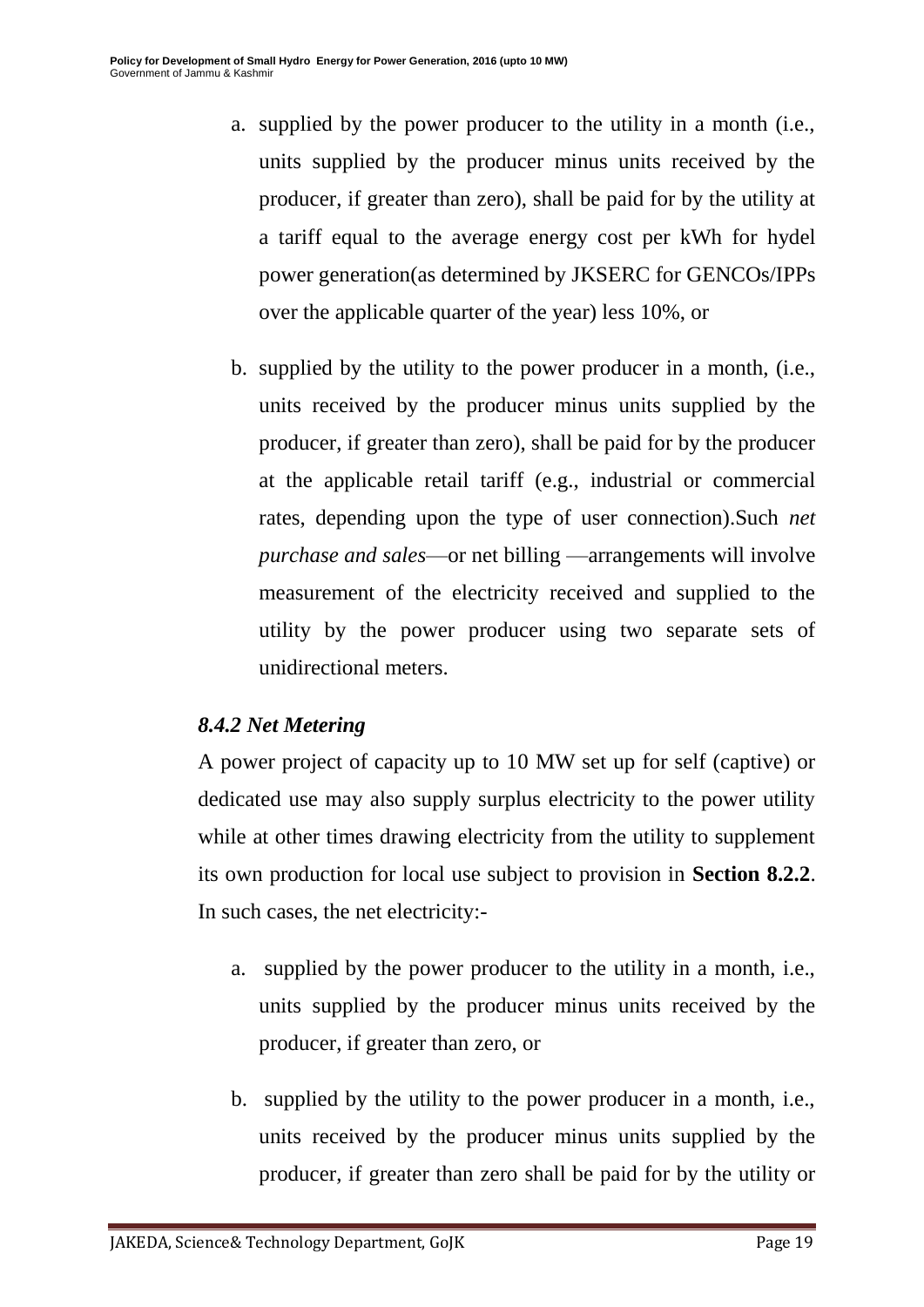the producer, respectively, at the applicable retail tariff (e.g., industrial, commercial, or residential rates).Such *net metering*  arrangements may involve separate sets of unidirectional meters for recording the electricity received and supplied to the utility by the power producer, or special bidirectional meters capable of instantaneously recording net power transfers.

#### *8.4.3 Banking*

For net billing purposes, a rolling account of energy units will be maintained on the pattern of a bank account (i.e., debit or credit basis).Such banking accounts of net energy units shall be maintained on a monthly basis and final balances will be reconciled at the end of the year at the rates given in **Section 8.4.1**. Under this arrangement, a producer may generate and supply power to the grid at one location and receive an equivalent number of units for self use (say, at a factory)at a different or physically distant location on the grid at a different time *without paying any wheeling charges,* but subject to the distance limits for power input and off take as noted in **Section 8.2.2**. Any additional (net) units consumed by the producer (beyond those supplied to the utility at the plant location) in a given month shall be billed by the utility at the retail tariff applicable to the type of electricity connection obtaining at the consumer's premises. Any excess (net) units supplied by the producer's plant in a given month shall be credited to the producer on a rolling monthly basis (i.e., deducted from the next month's consumption). Any accumulated energy unit credits accruing to the producer at the end of the year shall be paid for by the utility at a tariff equal to the average energy cost per kWh for hydel power generation (as determined by JKSERC for GENCOs/IPPs over the preceding fiscal year) less 10%.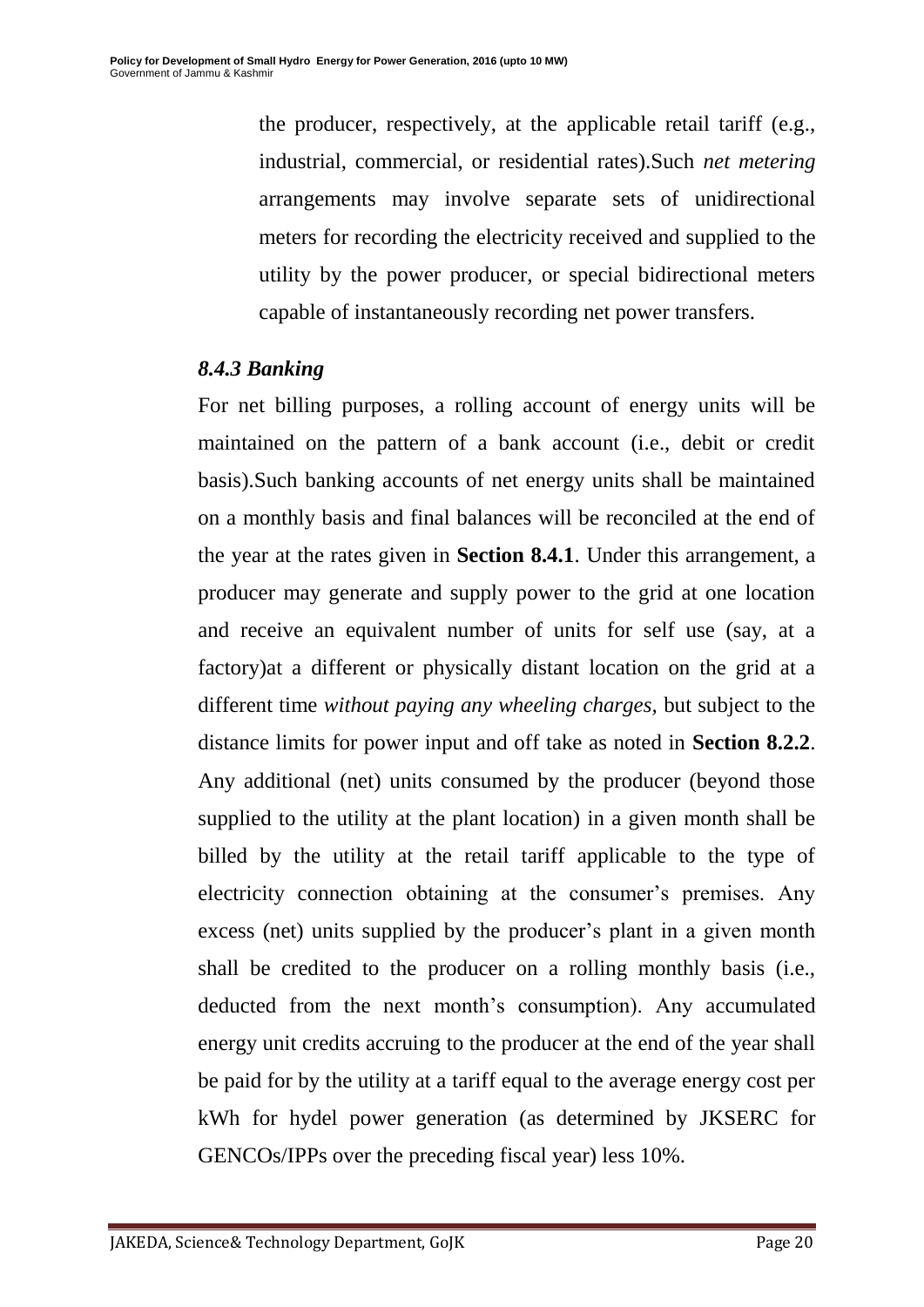### **8.5 Facilities for Off-grid and Dispersed RE Power Generation:-**

Off-grid power generation wholly for captive or dedicated use—or for supply to a local community through small, isolated distribution lines not connected to the utility grid—shall be greatly deregulated and simplified. For this purpose, new procedural arrangements shall be developed by the relevant agency and these shall be reviewed and further refined for the medium term based on initial implementation results. Small hydropower projects and associated distribution grids (of up to11 kV) that are not connected to national or regional utility grids may be developed by private corporate entities, public agencies, NGOs , or individuals at any suitable location, subject to prior approval by the local authority. For such projects Environmental clearance shall not be required, provided minimum permitting requirements, as defined, are met. For these projects, the GoJk shall develop a simplified regime separately along the lines specified in **Annexure A.**

During the short term the emphasis shall also be on the design, demonstration, and testing of dispersed off-grid, community, embedded, and standalone systems, including their financing and marketing modalities and integration with other social and physical infrastructure development (e.g., poverty alleviation, rural electrification, etc.). Extensive, widespread funding and deployment will be targeted, based on such initial studies and field evaluation, for the medium term with specific market-wise targets and financing arrangements to be in place starting at the onset of that period.

#### **8.6 Financial and Fiscal Incentives**

All power projects covered by this policy will enjoy the following fiscal and financial incentives. These facilities shall be equally applicable to private, public-private, and public sector hydropower projects covered under this policy.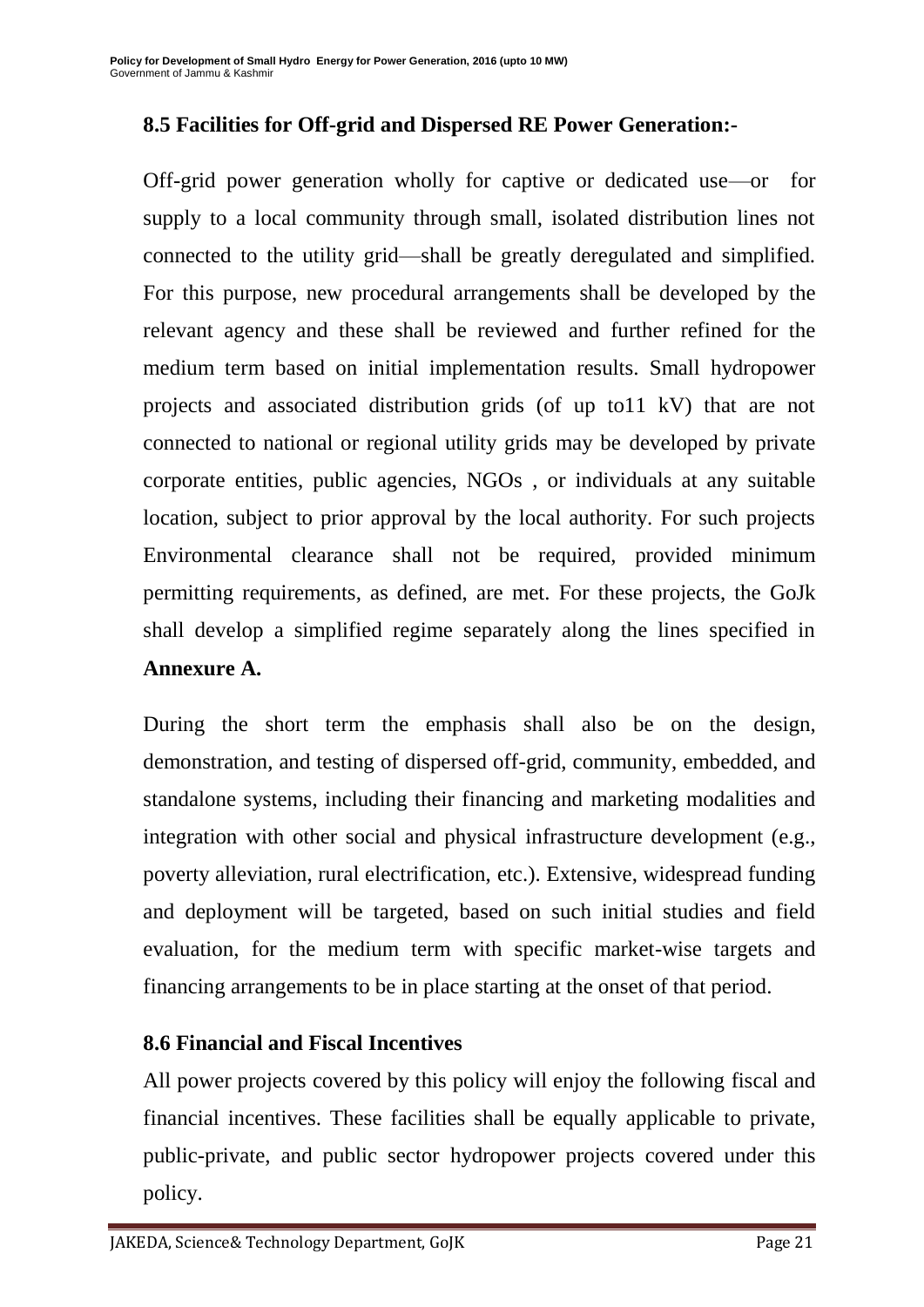#### *8.6.1 Fiscal Incentives*

i. No entry tax or sales tax for machinery equipment and spares(including construction machinery, equipment, and specialized vehicles imported on temporary basis) meant for the initial installation or for balancing, modernization, maintenance, replacement, or expansion after commissioning of projects for power generation utilizing small hydro subject to fulfilment of conditions under the relevant SRO.

ii. Exemption from income tax.

iii. Repatriation of equity along with dividends freely allowed, subject to rules and regulations prescribed by the Government Jammu& Kashmir.

iv. Parties may raise local and foreign finance in accordance with regulations applicable to industry in general. GoJK& GoI approval may be required in accordance with such regulations.

#### *8.6.2 Financial Incentives*

- i. Permission for power generation companies to issue corporate registered bonds.
- ii. Permission to issue shares at discounted prices to enable venture capitalists to be provided higher rates of return proportionate to the risk
- iii. Non-residents allowed to purchase securities issued by Jammu & Kashmiri companies without the Government of Jammu& Kashmir's permission, subject to prescribed rules and regulations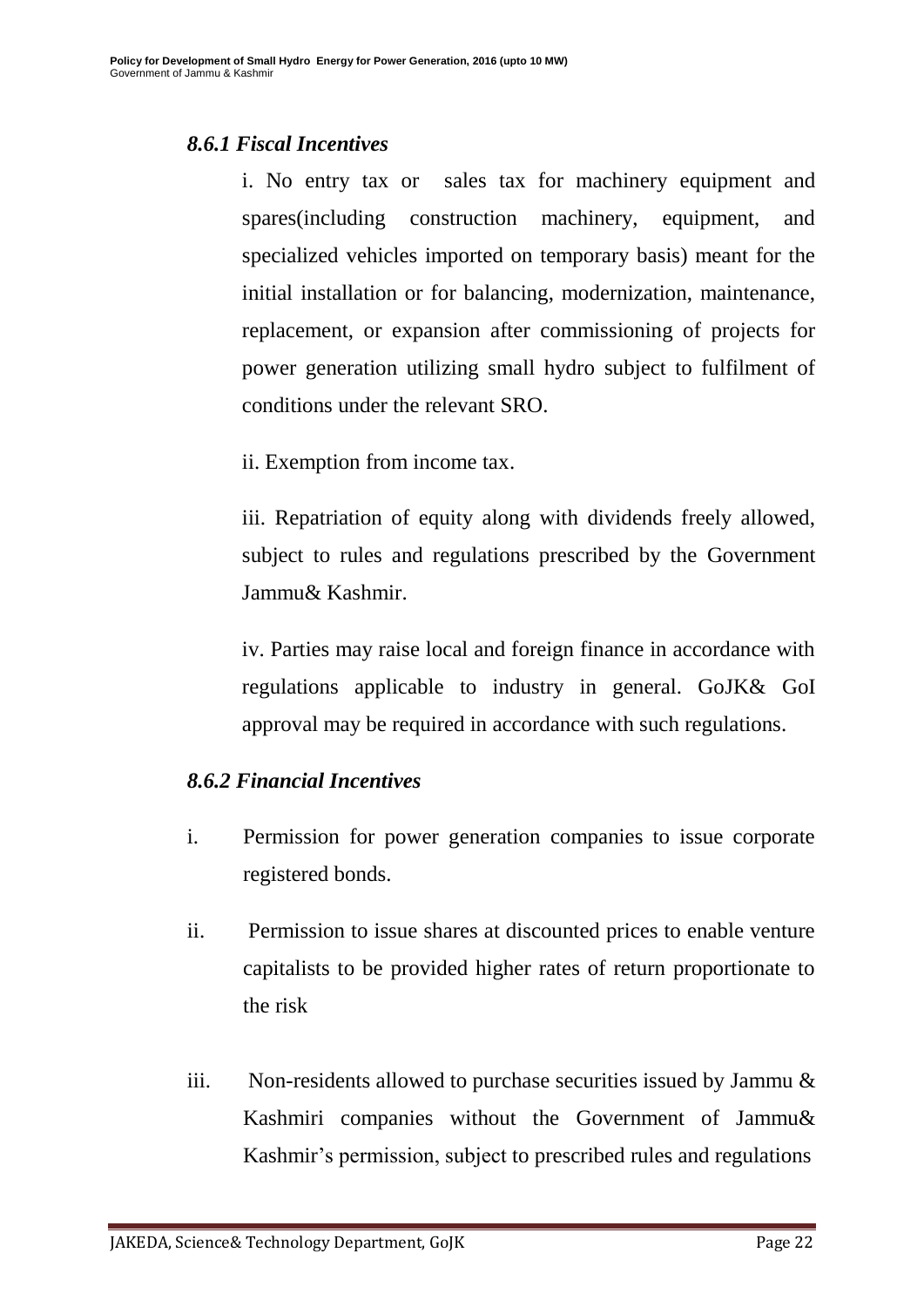## **8.7 Procedure for Setting Up Hydel IPPs for Sale of Power to Grid or any other Customer within or outside the State;**

The following categories of proposals for IPP projects shall be welcomed by the JAKEDA:-

- i. Unsolicited proposals
- ii. Solicited proposals

In the case of unsolicited proposals, a Letter of Intent (LoI) shall be issued to enable the sponsors to carry out a feasibility study and obtain a generation license from the designated agency. Thereafter, a Letter of Support (LoS) shall be issued to assist the sponsors in achieving financial closure for the project.

In the case of solicited proposals; bids shall be invited by JAKEDA from IPPs to participate in a competitive bidding process. The bidding variable shall be upfront premium only. The threshold value of upfront premium shall be Rs 3.0 lacs per MW. The bidders would be required to quote above the threshold premium. After completion of evaluation of bids, LoS shall be issued to the successful bidder quoting the maximum premium per MW to facilitate the project's financial closure. The procedure will be structured in consultation with JKSERC. The tariff shall be determined by JKSERC . These processes are described in detail below:

## *8.7.1 Process for Unsolicited Proposals*

Potential sponsors of the IPP projects to be connected to the utility grid or for captive use at a location of their choice ('raw site'), subject to the provisions in **Section 8.2.2**, may submit their proposals to the JAKEDA on an unsolicited basis. The schedule of activities leading to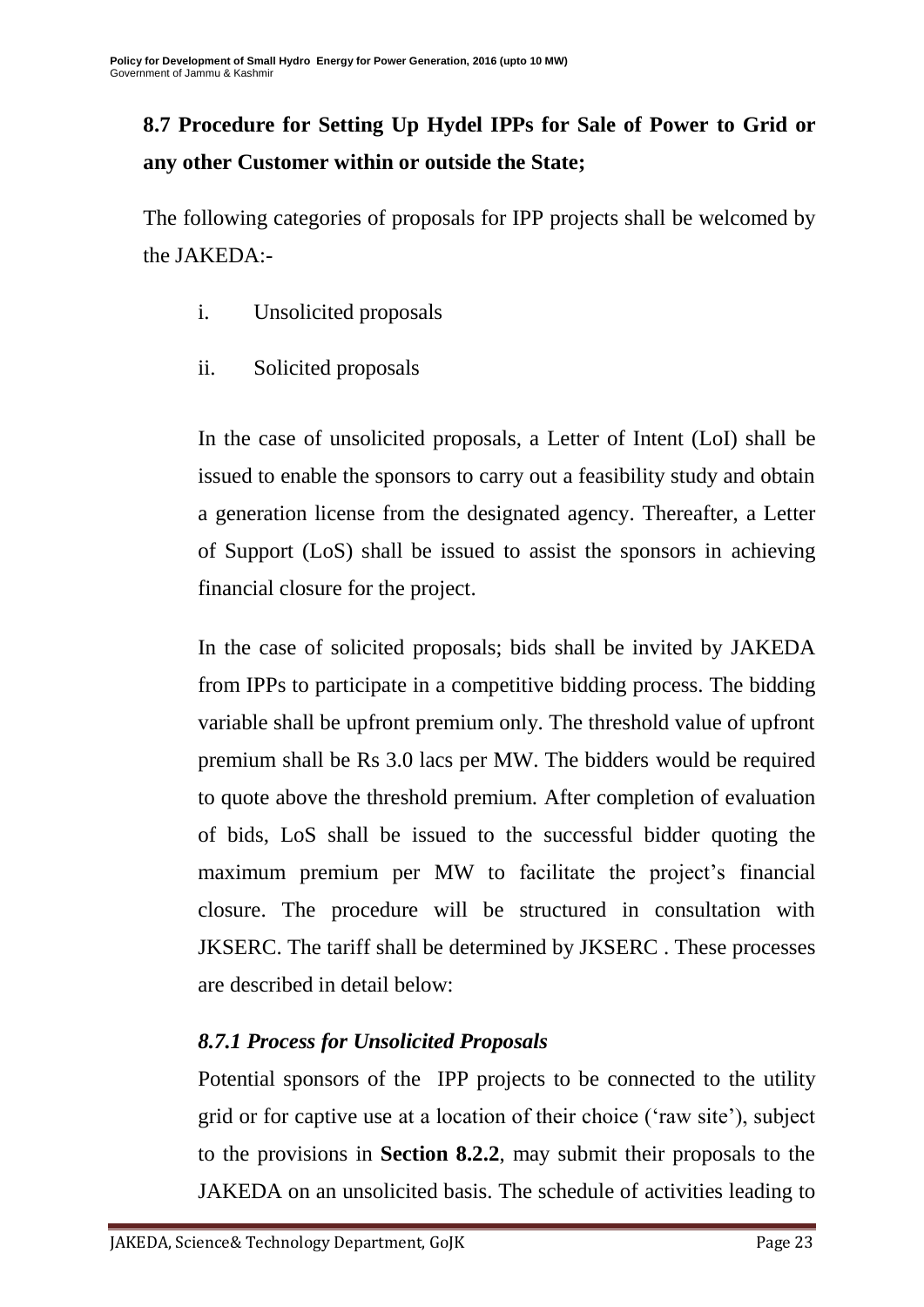issuance of Letter of Intent (LoI) and/or Letter of Support (LoS) is given in **Exhibit 3** and is explained further in subsequent paragraphs.

## *8.7.1.1 Submission of Unsolicited Proposals*

Any sponsor wishing to undertake a project at a raw site would be required to submit a detailed proposal to the JAKEDA which must be in compliance with applicable policy guidelines and include, at a minimum, the following:

- i. Statement of qualification of project sponsors, listing relevant corporate experience, personnel, and financial capacity.
- ii. Project name
- iii. Project location (including geographical or GPS coordinates)
- iv. Proposed net installed capacity (MW) and expected annual energy output (MWh)
- v. Basic outline of plant and structures
- vi. Summary implementation plan, committing milestones for project preparation, implementation and completion date.
- vii. Estimated distance from the nearest 132 kV or 33 KV or 11 kV line or grid station.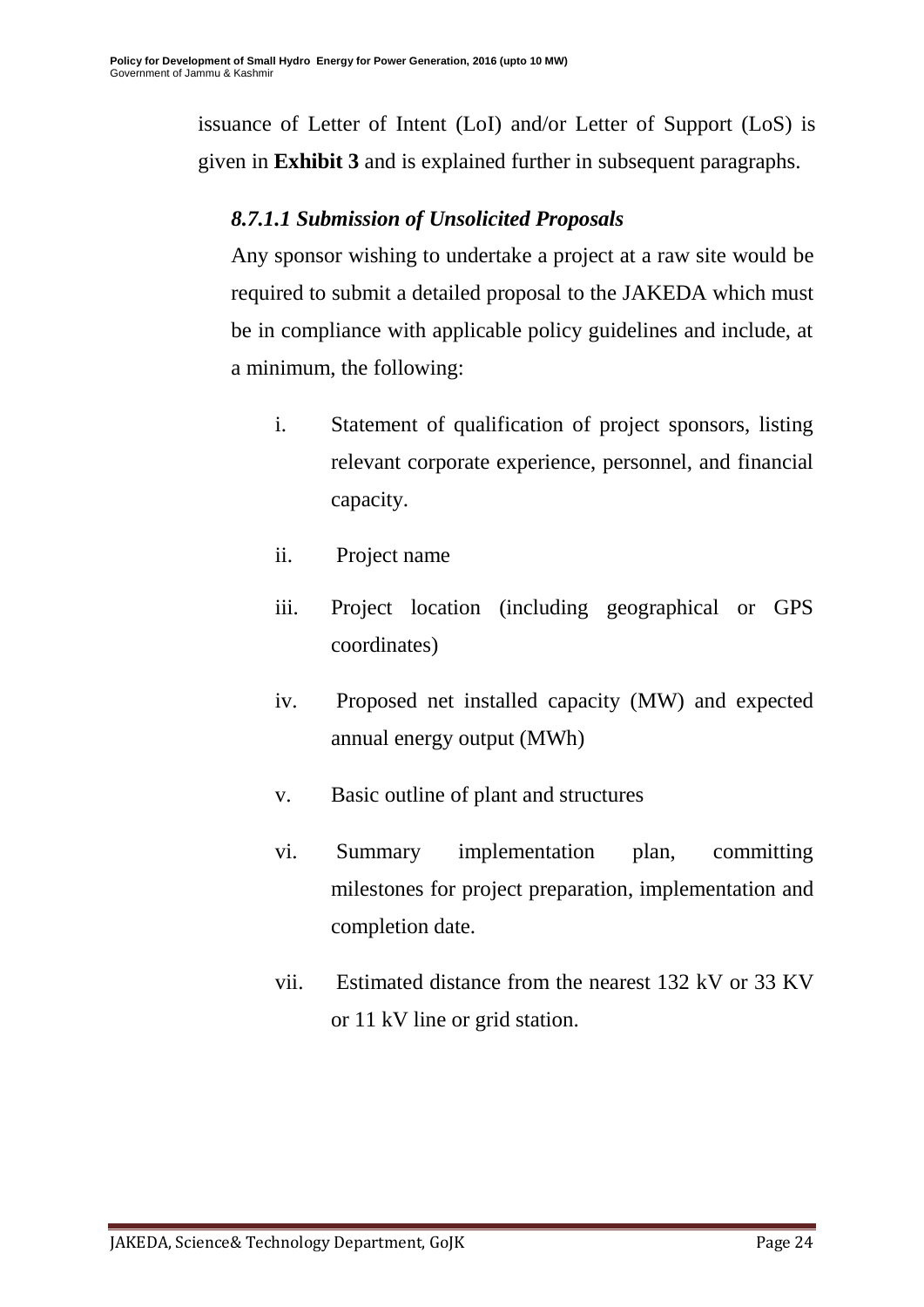**Exhibit 3:** Processing Schedule for Unsolicited Grid-Connected IPPs.

| <b>Activity</b>                          | <b>Typical Allowance</b> |
|------------------------------------------|--------------------------|
|                                          | (days)                   |
| a. Submission of proposal on raw site by |                          |
| $s$ ponsors $-$                          |                          |
| b. Review of proposal and intimation to  | 30                       |
| sponsors by JAKEDA                       |                          |
| c. Depositing Upfront Premium.           | 15                       |
| d. issuance of Letter of Intent (LoI) by | 7                        |
| <b>JAKEDA</b>                            |                          |
| e. Initial time allowed to carry out     | Based on schedule        |
| feasibility study and term of the LoI    | submitted by IPP,        |
|                                          | subject to maximum       |
|                                          | of 18 months.            |
| f. Approval of tariff by JKSERC          | 90                       |
|                                          |                          |
| h. Issuance of LoS by JAKEDA             | 7                        |

## *8.7.1.2 Evaluation of Unsolicited Proposals and Issuance of Letter of Intent*

Proposals for unsolicited projects on raw sites will be examined by a Panel of Experts (PoE) appointed by JAKEDA. Proposals approved by the PoE will be processed by the JAKEDA for issuance of a Letter of Intent (LoI) after depositing upfront premium (see **Exhibit 5**). LoIs for raw sites shall include relevant project milestones to enable the JAKEDA to monitor progress, and the sponsors shall commit to meeting the milestones stipulated therein.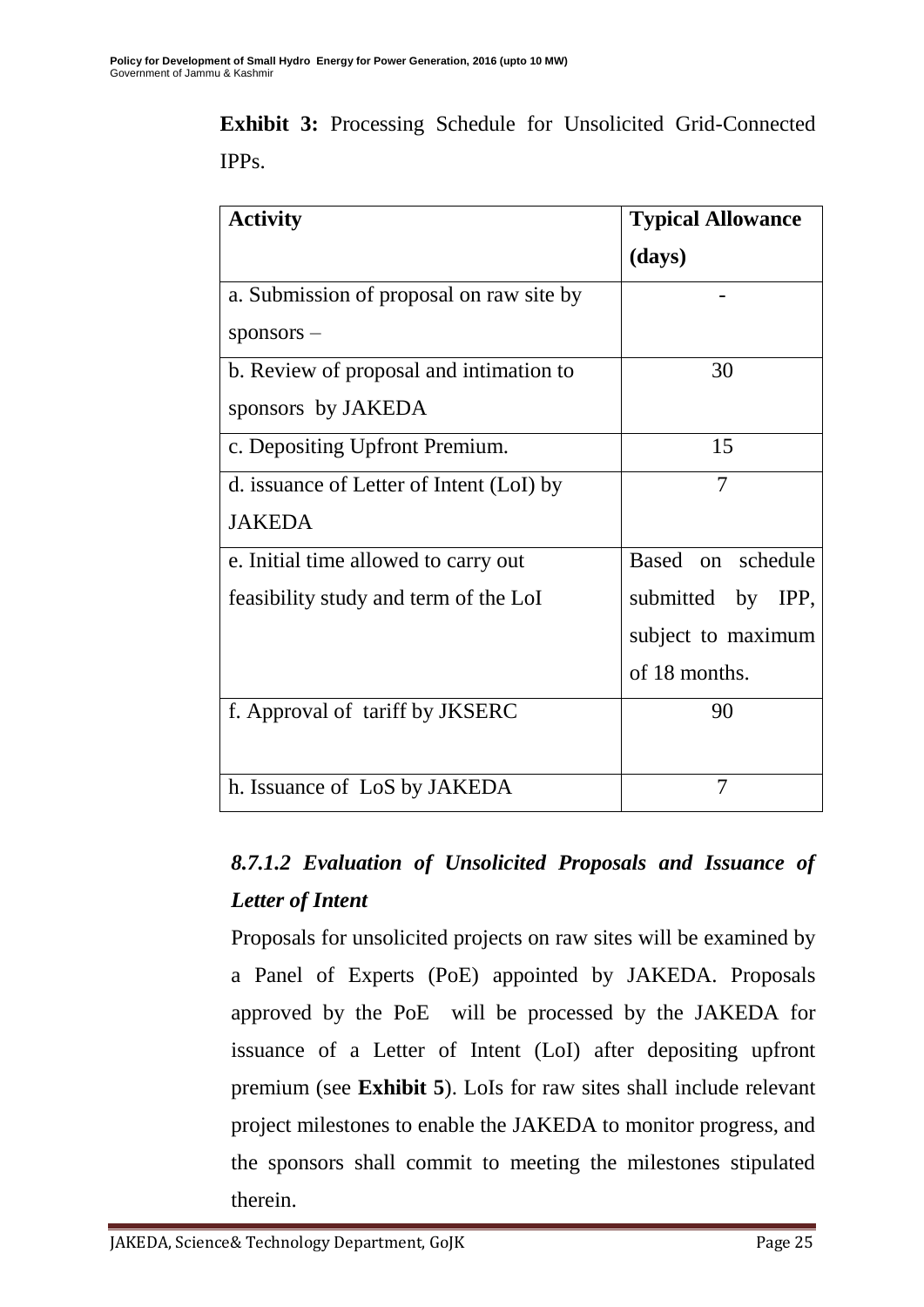## *8.7.1.3 Feasibility Study*

The sponsors shall enjoy exclusive rights to carry out a feasibility study at a given site during the period of the LoI, as long as they continue to meet the milestones specified in the letter. The feasibility study will be reviewed by a 'Panel of Experts' (POE) appointed by the JAKEDA. If at any time during the feasibility study period, the POE determines that the sponsors have failed to adhere to relevant milestones or rectify such deviation, or are not diligent, the JAKEDA may serve a notice to the IPP to rectify the situation, failing which it shall terminate the LoI. In such a case, the sponsors will have no claim for compensation against the JAKEDA or any other Government agency.

Feasibility studies undertaken by the public sector and donor agencies will be made available to all interested private entrepreneurs by the JAKEDA against a nominal administrative fee. The full cost of the feasibility study (up to a reasonable ceiling and as reflected on the books of the concerned agency as being the actual cost of the feasibility study), shall be indicated in the LoI and charged to the project developer at the time of issuance of the Letter of Support (LoS), and shall be reimbursed to the agency which originally conducted the study, except in the case where such study was conducted under grant financing (e.g., donor funding, etc.). Wherever the GoJK has obtained such a feasibility prepared by the public or private sector, preference would be given to the award of these projects through National competitive bidding (NCB).For studies furnished to the private sector by the JAKEDA or any public sector organization, investors shall be responsible for verifying any or all aspects of the relevant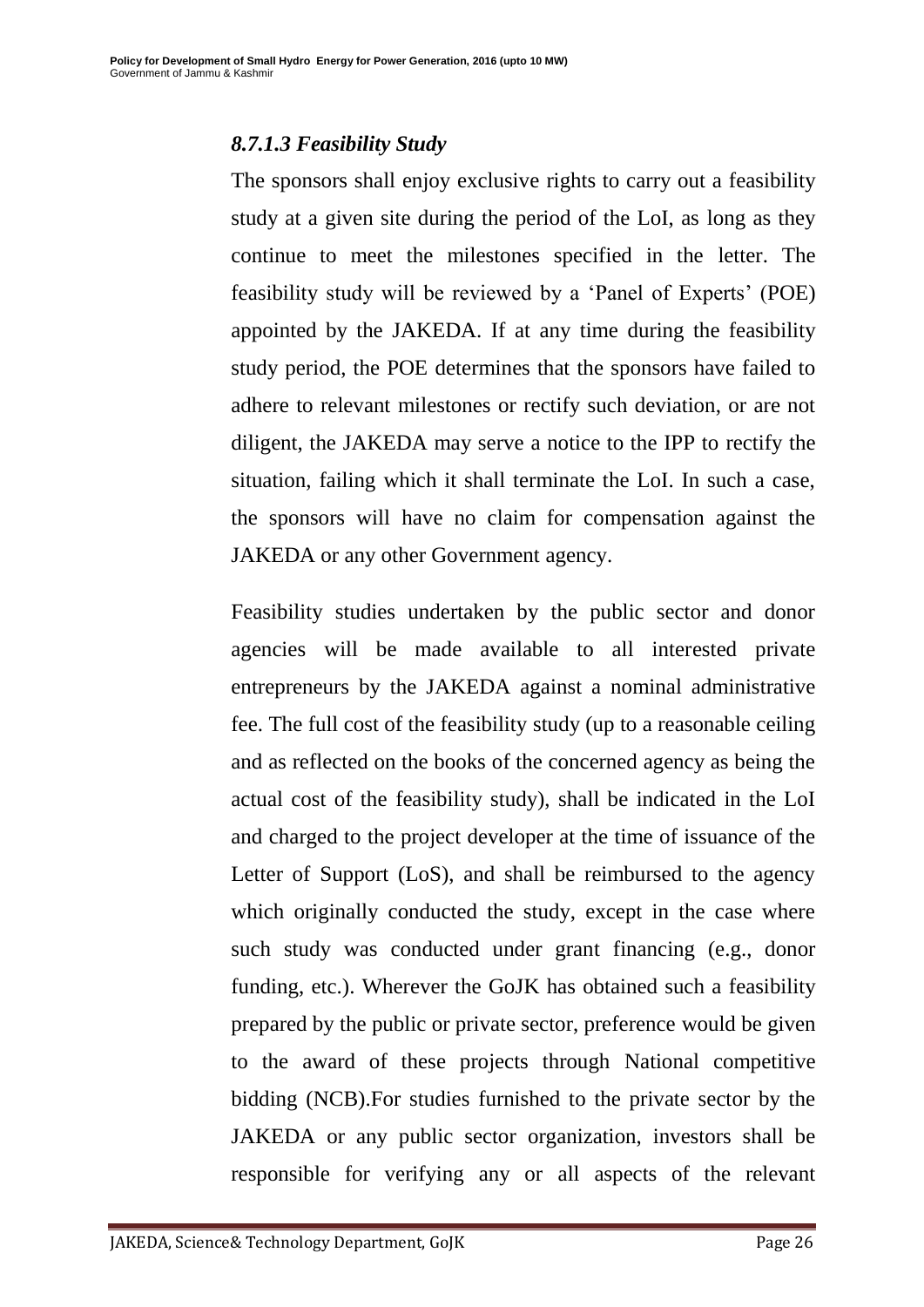feasibility study, and would be encouraged to carry out additional or alternative project appraisal of the site on their own for such purposes. In case the feasibility has been completed by the public sector or private sponsor but the unsolicited proposal does not materialize for any reason whatsoever, and the JAKEDA wishes to invite bids using the same feasibility study, then the cost of feasibility study (up to a reasonable ceiling and as per proper audit) will be recovered from the successful subsequent bidder, if any, and be reimbursed to the public sector entity or sponsor who originally paid for, or conducted, the study.

### *8.7.1.4 Validity Period of Letter of Intent*

For issuance of the LoI, sponsors will be required to first pay upfront premium (see **Exhibit 5**) in favour of the JAKEDA based on the project's estimated installed capacity.. The initial validity of the LoI shall be up to 18 calendar months, depending on the size of the project and the schedule committed to by the IPP. A one-time extension to the LoI of upto a maximum period of 180 calendar days may be granted by the JAKEDA if the Panel of Experts (POE) deems the sponsors' progress on the feasibility study to be otherwise satisfactory and its completion imminent. However, grant of additional time shall be subject to posting of a Bank Guarantee valued at Rs 1 lac per MW which will be valid for the period of 30 days plus the extended period. In case the sponsor still does not complete the feasibility studies inspite of grant of extension, the LoI will be terminated and the bank guarantee will be enchased.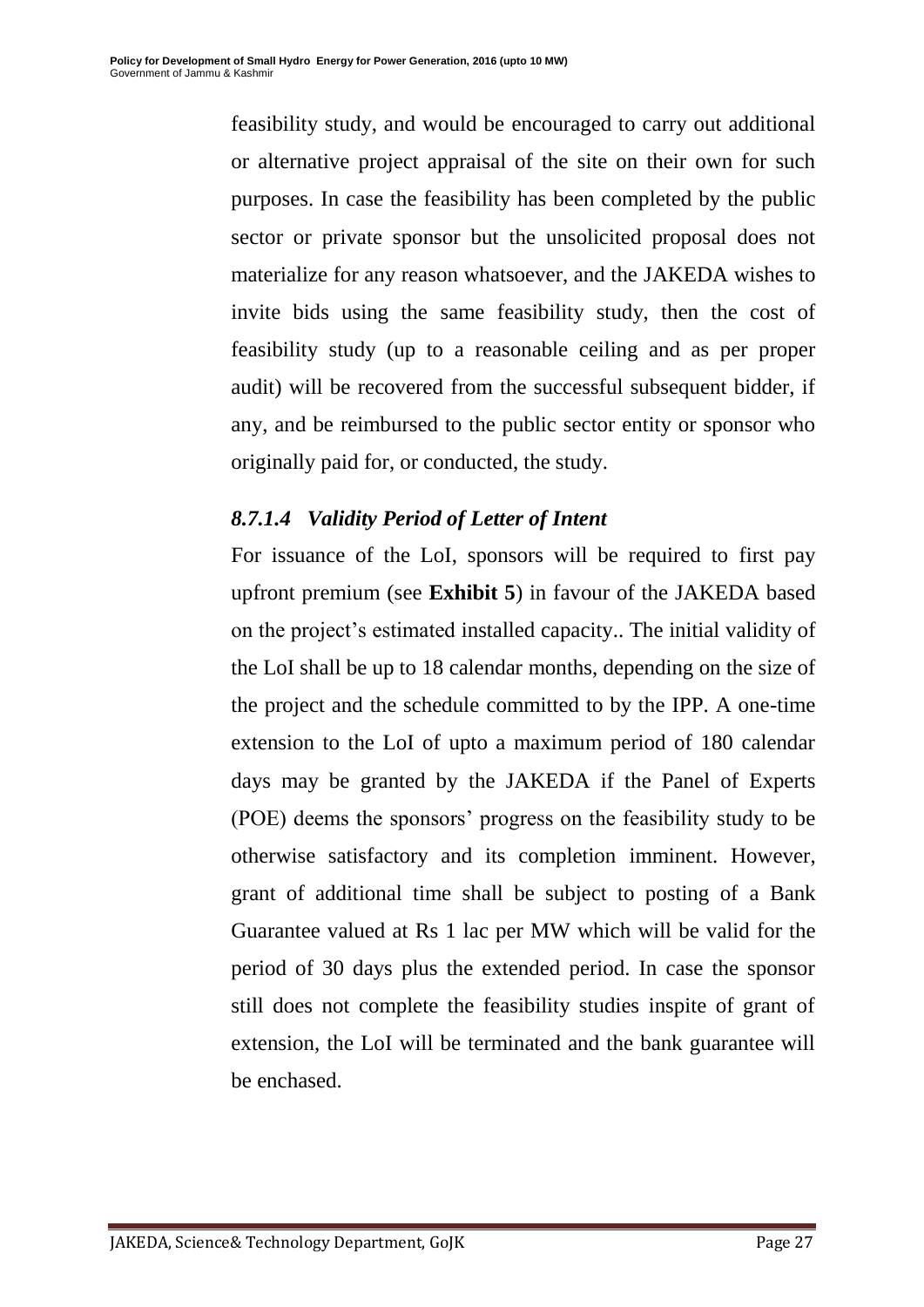## *8.7.1.5 Request for Determination of Tariff*

Upon completion, the feasibility study will be reviewed by the POE, and if approved, the project sponsors will be expected to apply to JKSERC and SWRRA for determination of tariff and grant of generation license and other approvals within a period not exceeding three calendar months from the date of said approval. Details of guidelines of determination of tariff are available of the website of JKSERC**.** 

### *8.7.1.6 Performance Guarantee and Letter of Support*

Subsequent to determination of tariff by JKSERC, and posting of Performance Guarantee a Letter of Support (LoS) shall be issued to the project sponsor by the JAKEDA to enable the project to achieve financial close. Until financial close is achieved, the LoS shall govern the project and supersede all other documents and agreements.

#### *8.7.2 Process for Solicited Proposals*

Proposals for grid-connected hydel power generation projects at preselected sites may be solicited by JAKEDA through public advertisement. These may include sites/projects for which feasibility studies have already been completed in the public sector, as well as ‗raw sites' not yet fully investigated. Such projects will be processed according to the steps and schedule given in **Exhibit 4**.

#### **Exhibit 4: Processing Schedule for Solicited Projects**

| <b>Activity</b>                       | Typical Allowance |
|---------------------------------------|-------------------|
|                                       | (Days)            |
| a. Requests for proposals (RFPs) from |                   |
| prequalified bidders                  |                   |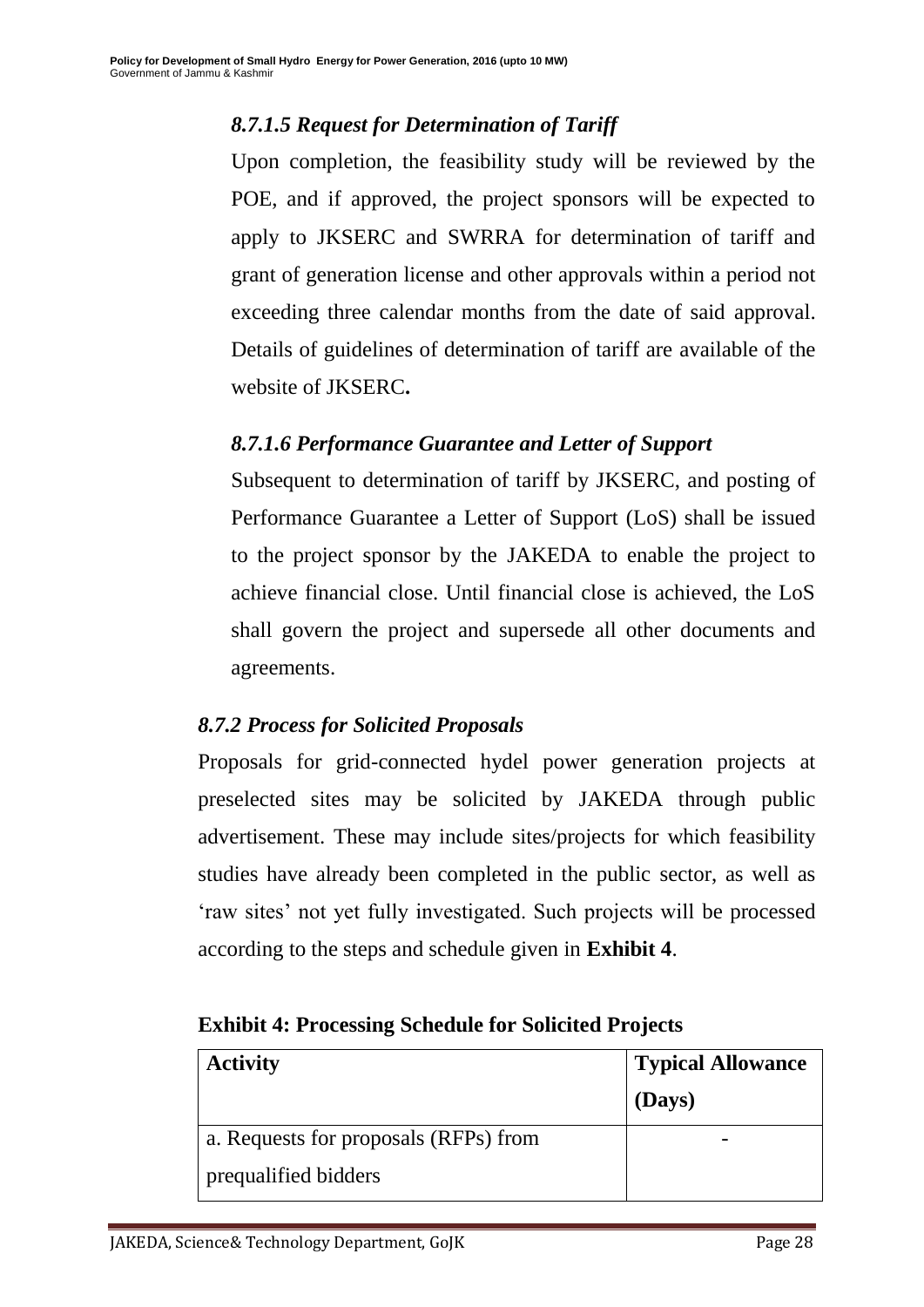| b. Submission of bids to the JAKEDA together    | 30                     |
|-------------------------------------------------|------------------------|
| with bid bond and evaluation fee                |                        |
| c. Evaluation of bids by the JAKEDA,            | 30                     |
| including preliminary tariff determination, and |                        |
| notification of successful bidder               |                        |
| d. Depositing of upfront premium                | 07                     |
| e. Issue of letter of intent                    | 15                     |
| f. Feasibility Study                            | 18 calendar months     |
|                                                 | (This is the time for  |
|                                                 | Raw sites. In case of  |
|                                                 | projects where         |
|                                                 | Feasibility reports    |
|                                                 | ready,<br>this<br>are  |
|                                                 | timeline shall<br>be   |
|                                                 | significantly shorter  |
|                                                 | as the IPP will only   |
|                                                 | validate/verify<br>the |
|                                                 | feasibility study.)    |
| g. Determination of tariff by JKSERC            | 30                     |
| h. Posting of Performance Guarantee             | 7                      |
| h. Issuance of Letter of Support (LoS) by the   | 7                      |
| JAKEDA after determination of final tariff by   |                        |
| <b>JKSERC</b>                                   |                        |

For **raw project sites**, the relevant project location, and other preliminary information will be made available to investors and Request for Proposal sought.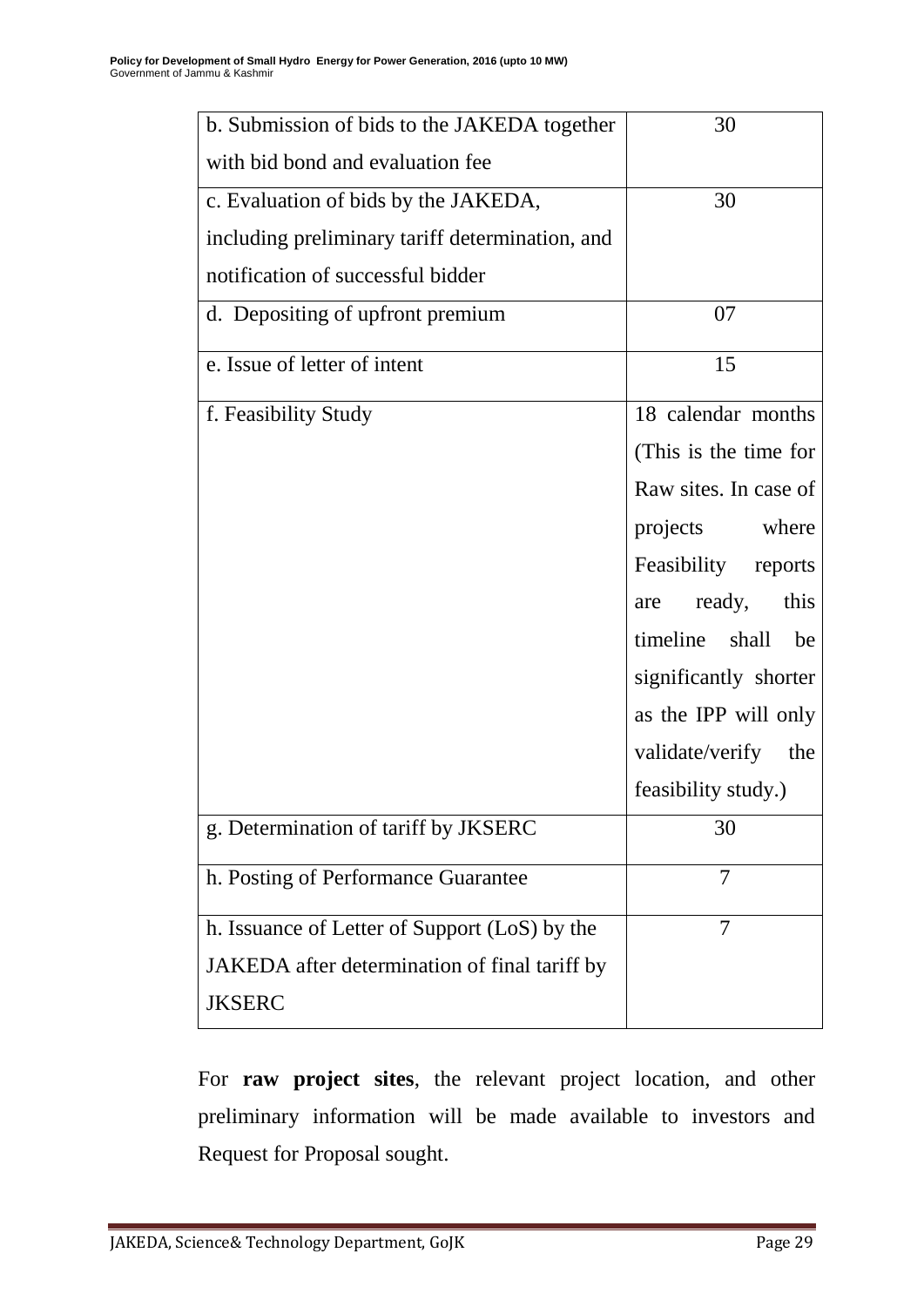For **sites for which feasibility studies may have been completed** prior to bid solicitation, the Pre Feasibility Report shall be shared with the investors.

For both the type of sites, the bids shall be on the basis of upfront premium. The successful bidder shall be awarded a LoS to help achieve financial close. The schedule of activities leading to issuance of LoS is also given in **Exhibit 4**.

### *8.7.2.1 Request for Proposals*

The RFP for solicited projects shall contain all project specifications, components, and requisite details necessary for the preparation of a proper technical and commercial bid. The documents will also explain the evaluation criteria to be employed in scoring the bids. If necessary, a pre-bid conference may be held by the JAKEDA to facilitate exchange of information with qualified sponsors, giving equal and adequate opportunity to all prospective bidders to seek clarification on project requirements.

## *8.7.2.2 Bid Bond, Upfront Premium ,Performance guarantee and Letter of Support*

A Bid Bond based on the project's installed generation capacity shall be required from each bidder at the time of submission of bids. After selection of the successful bidder, the bid bonds of all bidders other than the sponsors of the successful bid shall be returned, and the successful bidder will be required to make payment of upfront premium based on project capacity in favour of JAKEDA for issuance of a Letter of Intent (LoI). After payment of the upfront premium by the successful bidder, the Bid Bond shall be returned and the LoI issued. After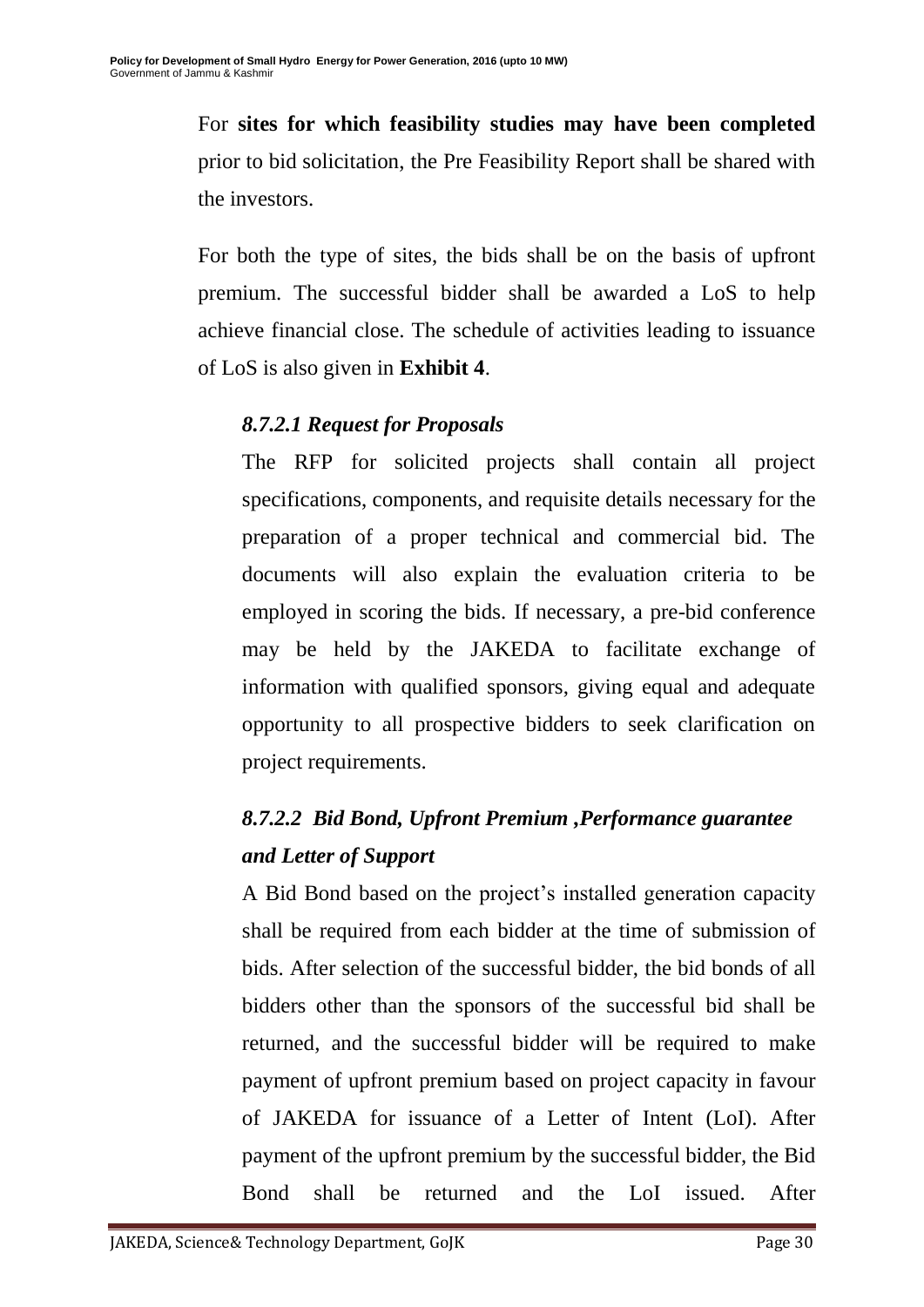preparation/validation of PFR and determination of tariff and posting of performance guarantee for successful completion of the project, LOS shall be issued to enable the project to achieve financial close. Until financial close is achieved, the LoS shall govern the project and supersede all other documents and agreements.

The Upfront premium will secure the successful bidder's obligations to execute the IA, PPA, and other relevant agreements and achieve financial closure within the specified time period. In addition, the sponsor may also be required to reimburse the cost of feasibility study utilized (if so indicated in the bidding documents).

### *8.7.3 Process Subsequent to Issuance of LoS*

After the issuance of the LoS to sponsors of unsolicited or solicited IPP projects, the sponsors will be expected to carry out the following activities:

- i. Sign the Implementation Agreement (IA)
- ii. Achieve financial close (as defined in the IA or PPA)
- iii. Achieve construction start (as defined in the IA or PPA)

iv. Execute and commission the project according to major milestones established in the LoS.

In case of default or departure from agreed milestones by project sponsors, the JAKEDA shall have the right to terminate the LoS and encash the sponsors' Performance Guarantee upon issuance of due notice assigning reasons for such action and after provision of sufficient opportunity for the redressal of such default. However, if the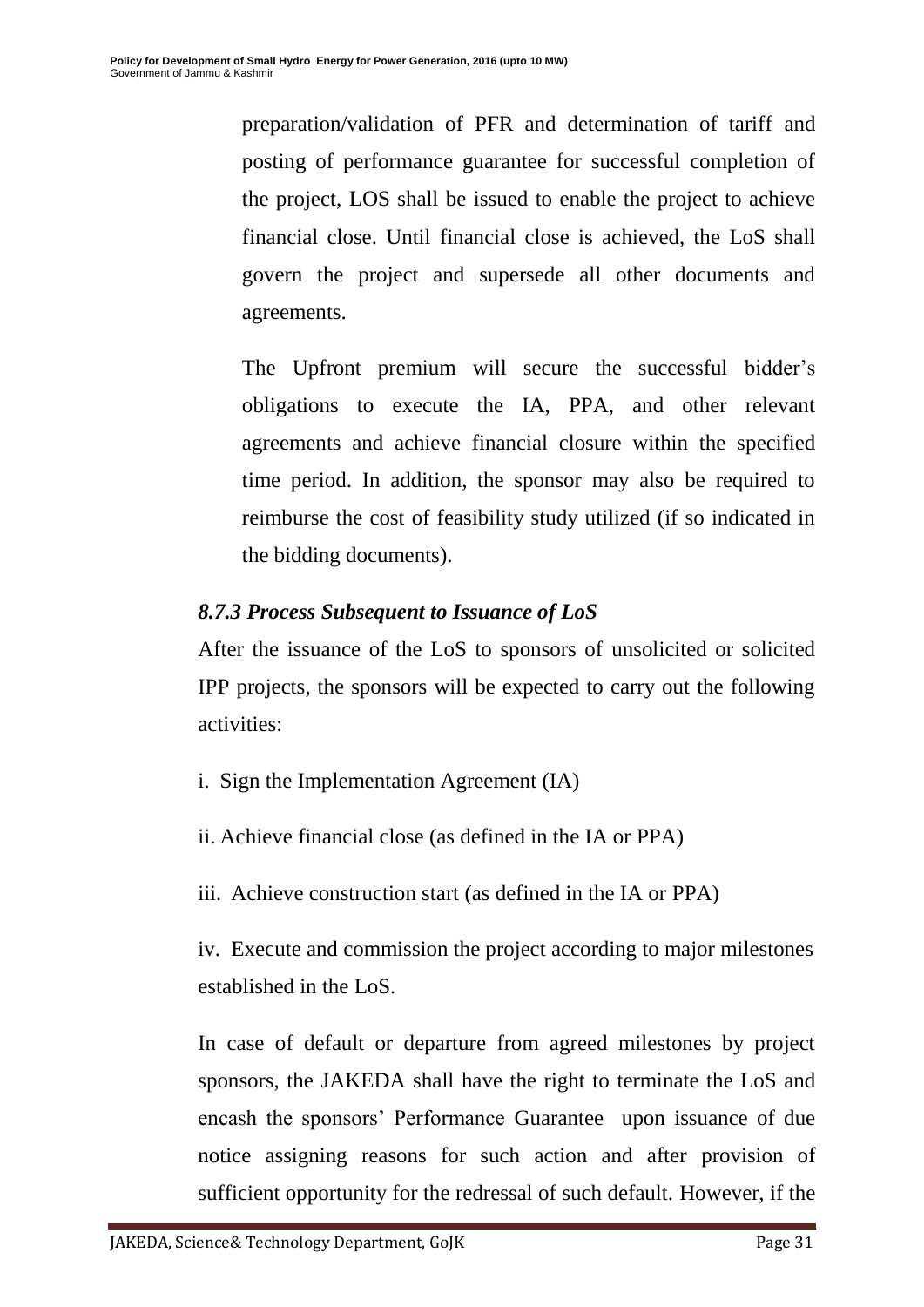delay is caused by actions of the power purchaser or by the government, then the IPP shall not be penalized. Upon financial close, the security agreements (IA and PPA) will supersede the LoS and all other documents and agreements. If the LoS expires, the IA and PPA and all other agreements with any governmental entity shall automatically terminate.

The investor, after receiving the LoS, will be required to submit to JAKEDA, on a format specified by the agency, a mutually acceptable implementation schedule with specific milestones for progress monitoring. The JAKEDA shall execute the project's Implementation Agreement (IA) on behalf of the Government of Jammu & Kashmir, whereas the Power Purchase Agreement (PPA) will be executed between the IPP and the buyer.

#### **8.8 Security Package and Risk Cover:**

The security package for grid-connected IPPs will comprise of the following:

i. Implementation Agreement (IA), Power Purchase Agreement(PPA)

ii. GoJK guarantee on payment obligations of public sector entities/departments. If some or all of the utilities are restructured or privatized during the term of various agreements, appropriate safeguards shall be built in the privatization agreements so that the IPP contracts are wholly securitized over their respective full terms.

iii. Provide protection against changes in the tax and duty regime.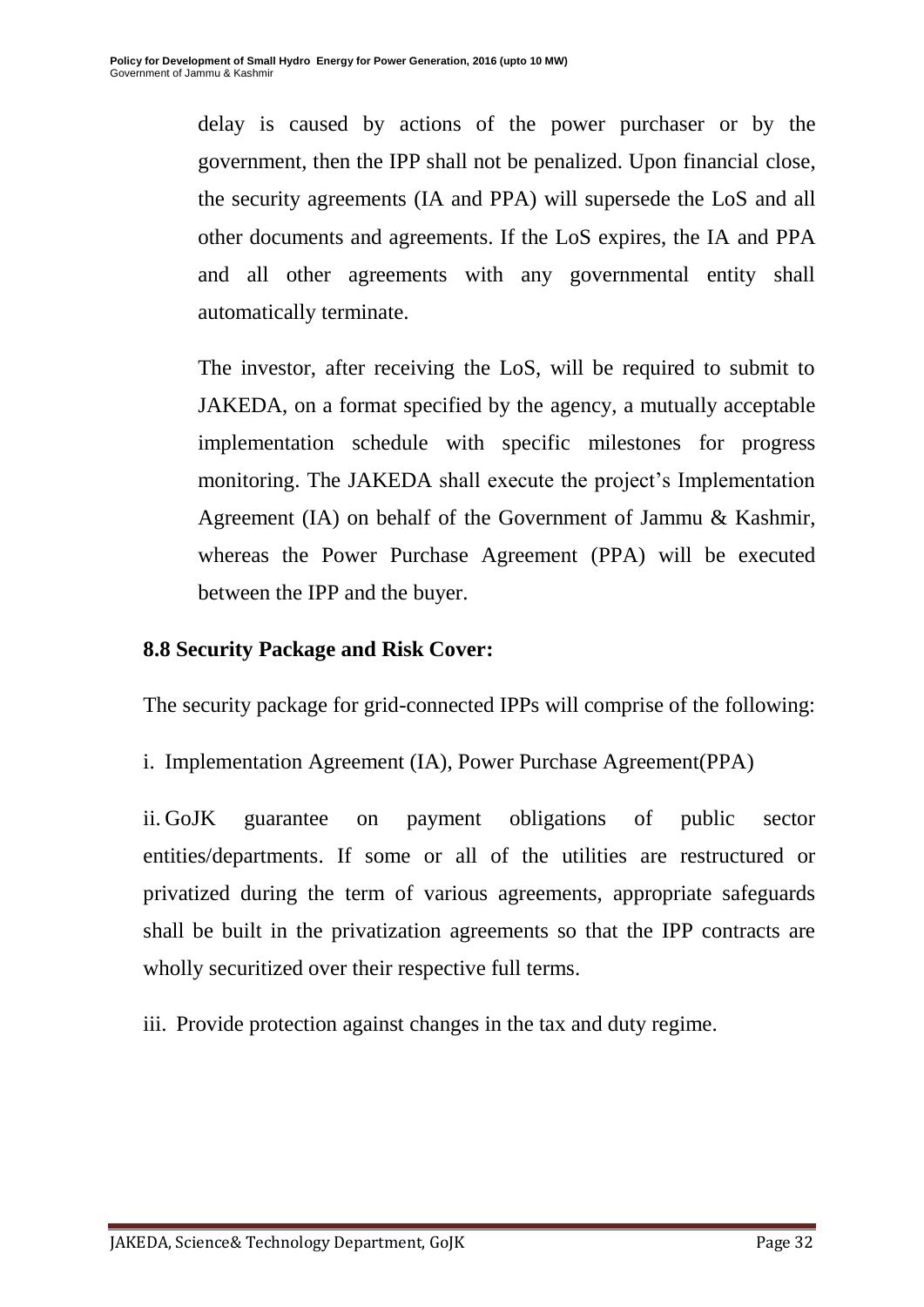### **8.9 Fee, Performance Guarantee and Contractual Arrangements**

#### *8.9.1 Fee Structure*

Fees are to be paid by sponsors of grid-connected projects to the JAKEDA as indicated in **Exhibit 5** below. All fees are subject to revision from time to time.

**Exhibit 5:** Fee and Financial Charges for Grid-Connected IPPs.

| <b>Activity</b>                                                                                                                                                      | Fee (INR)                  | <b>Remarks</b>                                                                                                                                      |
|----------------------------------------------------------------------------------------------------------------------------------------------------------------------|----------------------------|-----------------------------------------------------------------------------------------------------------------------------------------------------|
| a. Registration                                                                                                                                                      | 5000                       | will provide an<br>JAKEDA<br>information package<br>upon<br>registration                                                                            |
| Prequalification<br>fee<br>$\mathbf{b}$ .<br>including<br>of<br>cost<br>prequalification<br>Documents                                                                | 25000                      |                                                                                                                                                     |
| $\sigma$ f<br><b>RFP</b><br>Cost<br>$\mathbf{c}$ .<br>documents                                                                                                      | 25000                      | The RFP by prequalified<br>bidders shall also include the<br>feasibility study,<br>where<br>relevant, and standard, IA,<br>PPA, etc., as applicable |
| d. Project facilitation and<br>evaluation expenses for<br>projects registered with<br><b>JAKEDA</b> Government                                                       |                            |                                                                                                                                                     |
| $d.1 < 5$ MW                                                                                                                                                         | 25,000                     |                                                                                                                                                     |
| $d.2 > 5$ MW to 10 MW<br>e. Depositing for Upfront<br>Premium for<br><sub>of</sub><br>Letter<br>- of<br>issuance<br>Intent (LoI) by JAKEDA<br>e.1 Solicited projects | 50,000<br>As               | determined   Threshold value shall be Rs                                                                                                            |
|                                                                                                                                                                      | through bidding<br>process | $3.0$ lac /MW                                                                                                                                       |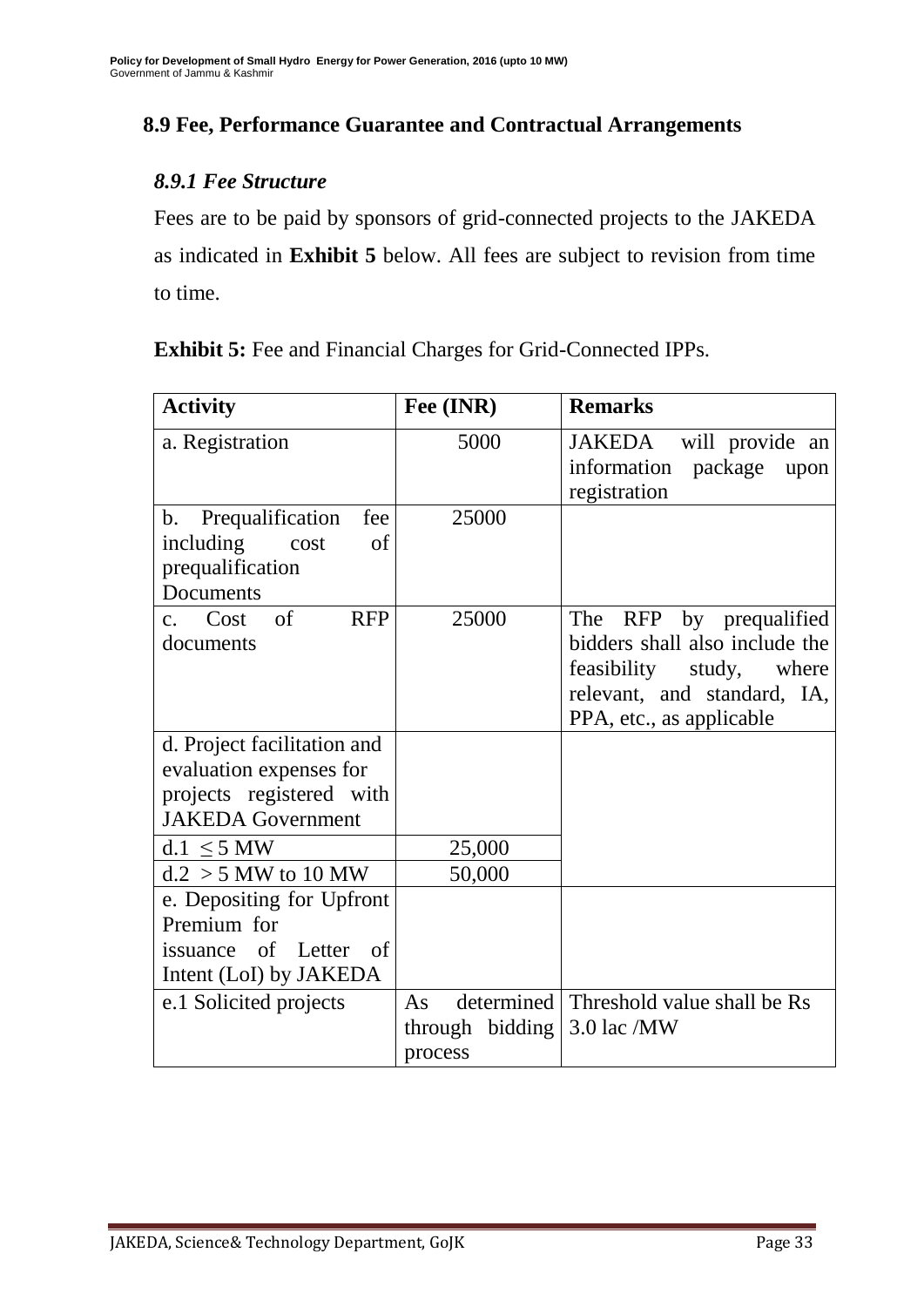| e.2 Unsolicited projects                                                                                                                                                  | Average of the<br>upfront premium<br>determined<br>through bidding<br>process<br><b>or</b><br>threshold<br>premium of 3.0<br>lac per<br><b>MW</b><br>whichever<br>is<br>higher |                                                                                                   |
|---------------------------------------------------------------------------------------------------------------------------------------------------------------------------|--------------------------------------------------------------------------------------------------------------------------------------------------------------------------------|---------------------------------------------------------------------------------------------------|
| f.<br>Reimbursement<br>of <sub>1</sub><br>public sector feasibility<br>study cost, if applicable<br>Reimbursement of private<br>sector feasibility cost, if<br>applicable | As determined<br>by JAKEDA as<br>per<br>relevant<br>accounts                                                                                                                   | Payable prior to issuance of<br>LoS , based on actual costs<br>incurred, up to maximum<br>ceiling |
| g.<br>Guarantee for successful<br>commissioning of the<br>project before issuance<br>of Letter of Support<br>(LoS) by JAKEDA<br>Solicited projects                        | Performance $\vert 5,00,000/MW \vert$<br>capacity                                                                                                                              | Payable upon<br>approval of power<br>purchase tariff by<br><b>JKSERC</b>                          |
| Unsolicited projects                                                                                                                                                      | 5,00,000/MW<br>capacity                                                                                                                                                        |                                                                                                   |
| h. Legal/processing fees                                                                                                                                                  | 1,00,000                                                                                                                                                                       |                                                                                                   |

## *8.9.2 Enterprise Structure and Licensing Requirements*

Each IPP setting up a plant meant only for supplying power to the utility grid will be required to form a company in accordance with the laws of Jammu & Kashmir and the Companies Act for the specific purpose of power generation and obtain a generation license from Regulator. However, producers who wish to establish plants which are not exclusively for sale to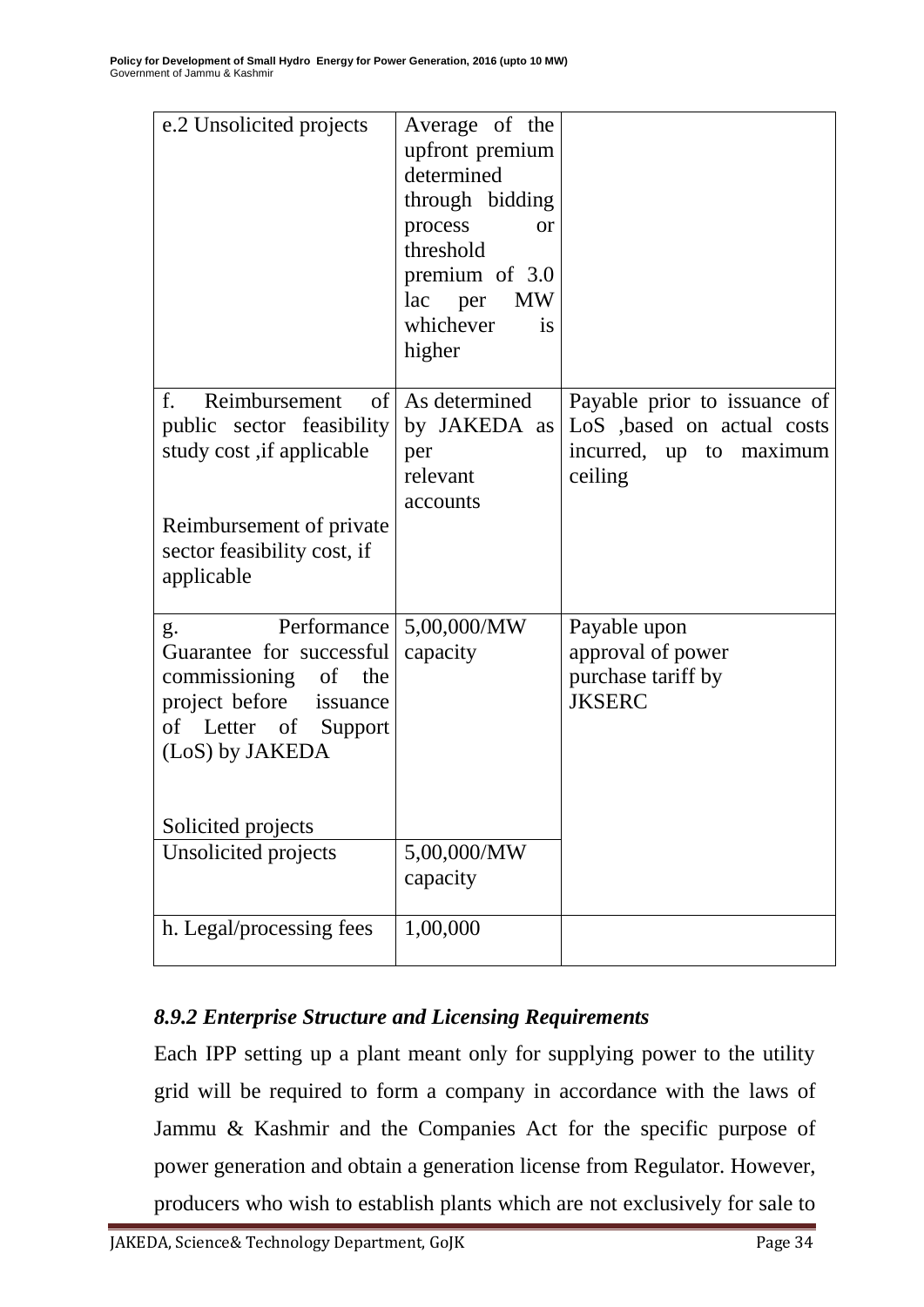power utility (e.g., captive or dedicated plants with or without grid spill over provision) may not form such a special purpose company. Small producers of installed capacity less than or equal to 5 MW not connected to the grid (i.e., standalone captive or isolated local distribution) shall not be required to form a special purpose company but would be required to register with the JAKEDA and obtain consent from the local administration as per prescribed procedure (see **Annexure A**).

## *8.9.3 Lock-in Period*

The 'Main Sponsor' (defined as the individual or group holding at least 26% equity in the IPP project), together with other initial project shareholders, must hold 51% of the project equity for a period up to the project's Commercial Operations Date (COD). After COD free transfer of shares shall be permitted.

## *8.9.4 Type of Contracts*

IPP projects for sale of all power to the grid system may be implemented through either ‗Build, Own and Operate' (BOO) and ‗Build, Own, Operate, and Transfer' (BOOT) contracts between the parties concerned, valid for a period of not less than 35 years. For the other type of projects, no such contracts shall be required. Instead, for captive, dedicated, or grid spill over projects, or projects availing of 'net billing', 'wheeling' or 'banking' facilities, separate contractual arrangements will be required between the parties dealing with matters such as metering, maintenance of interconnection, system protection, and billing of net sales and purchase, wheeling, and banking charges/tariffs, etc.

## *8.9.5 Nature of Equipment*

Projects which are meant for generating electricity for the sole purpose of supply to the utility grid system, i.e., grid connected IPPs will be required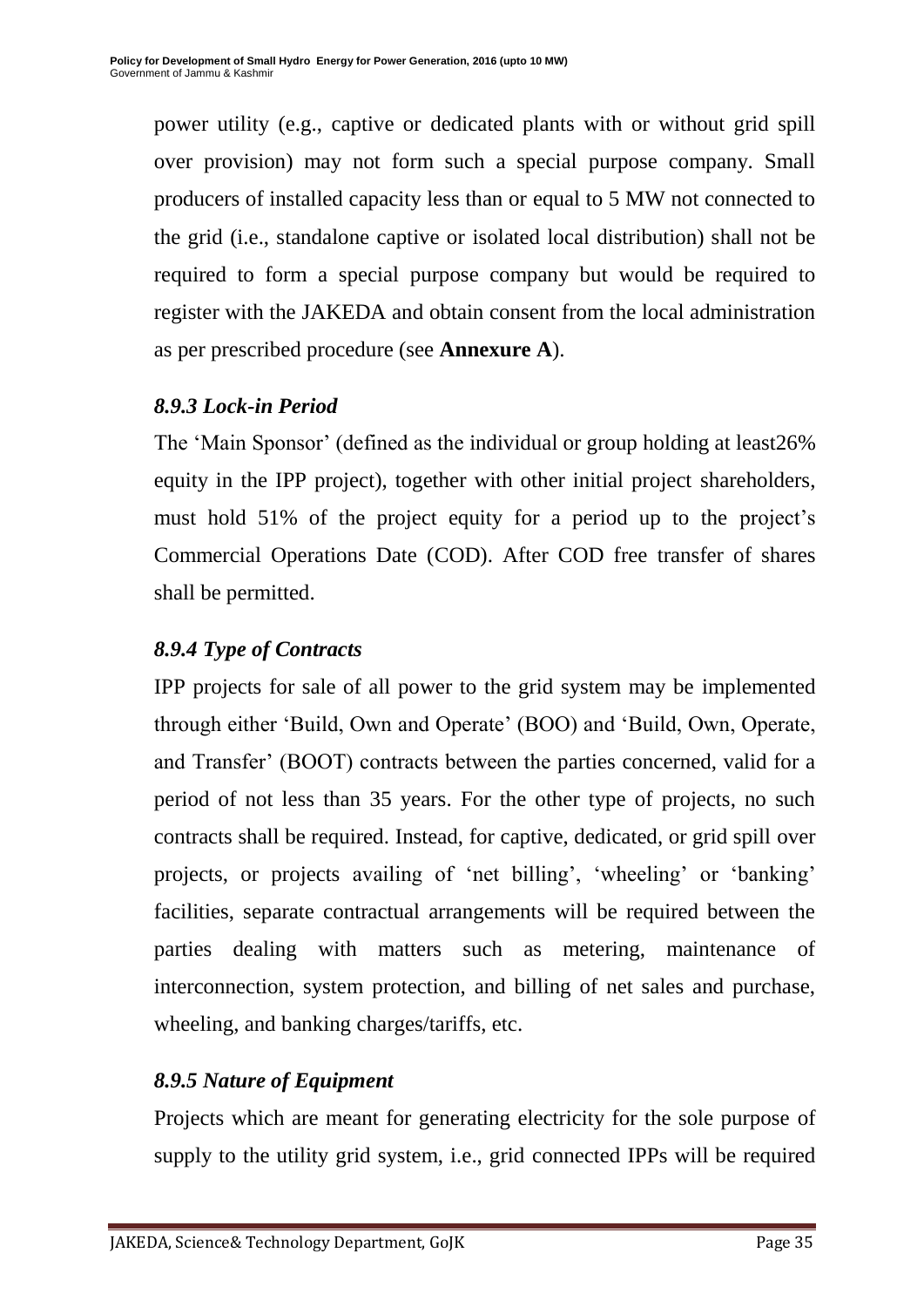to use new equipment. There shall be no such restriction on other producers.

## **8.10 Determination of Tariff for Grid-Connected IPPs**

The guidelines issued/amended by JKSERC for determination of tariff for hydro power projects from time to time shall be applicable.

#### **8.11 Tariff Options**

In the short term phase, JAKEDA will invite bids only on the basis of upfront premium. Tariff shall be determined by JKSERC as per tariff regulations (for both solicited as well as unsolicited proposals)

#### **8.12 Water Use Charge**

The Projects awarded under this policy will be exempted from water usage charges.

#### **8.13 Evaluation of IPP Tariffs**

Based upon regulations, detailed power purchase tariff tables will be prepared by JKSERC. The tariff will be evaluated on the basis of the cost plus basis suitably front-loaded in the form of advance against depreciation to cater to the project's debt servicing requirements.

## **8.14 Transparency and Visibility of Calculation of Tariff**

JKSERC shall provide complete soft and hard copies of its assumptions, inputs and methodology used in the determination of IPP tariffs, along with the complete tariff computation and model, to the IPPs as well as the public domain. This would enable better understanding of tariff precisions by all concerned.

#### **8.15 Transmission and Interconnection**

The interconnection point shall be specified by the Transmission & Distribution utility .The construction of transmission lines for evacuation of power from IPPs set up for connection to the utility grid shall be the responsibility of the Procurer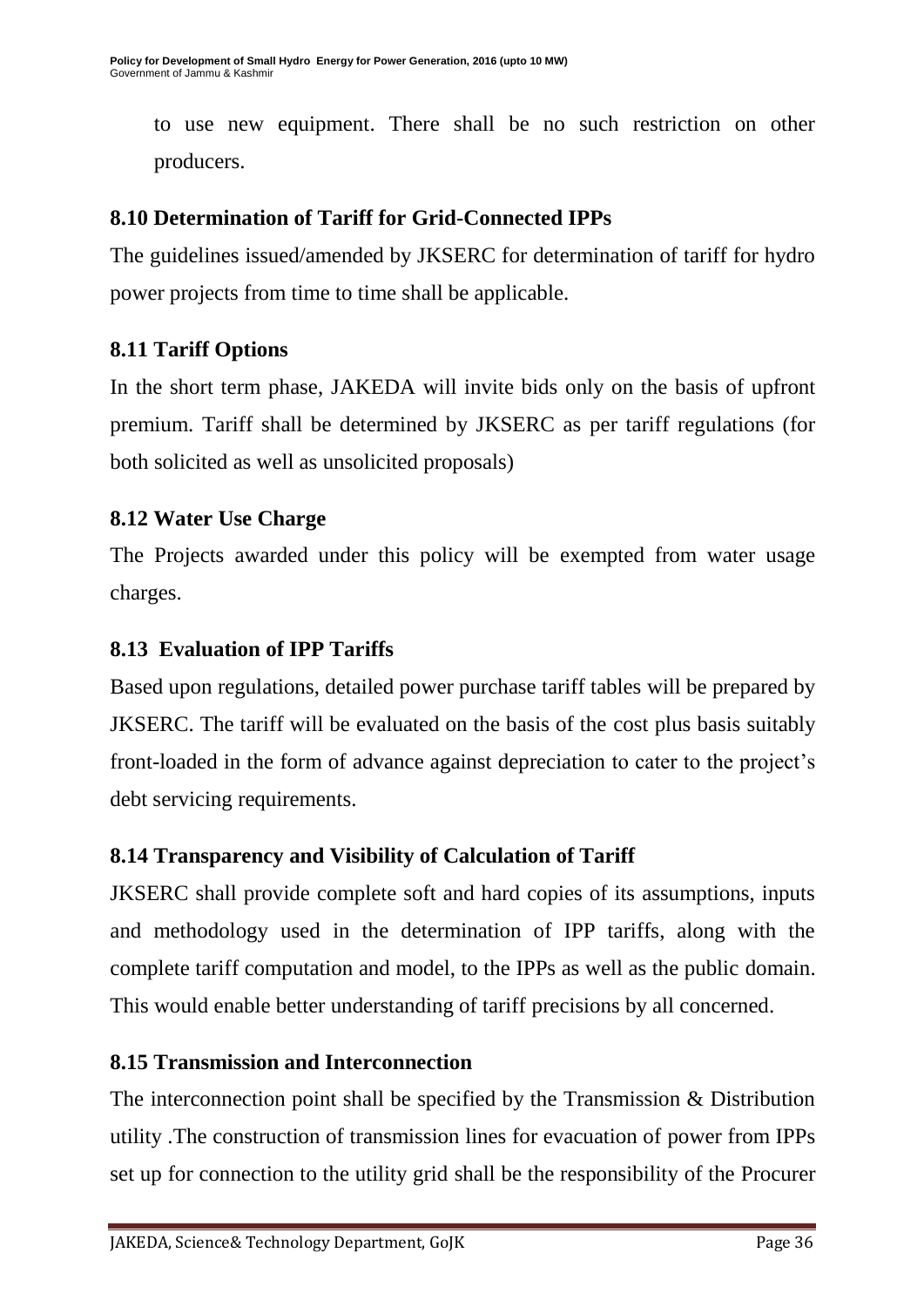Utility unless the IPP, of its own choice, undertakes to install such infrastructure on a mutually agreed upon transmission charge with the power purchaser subject to the provisions of **Section 8.2.2**.

## **8.16 Compliance with GoJK Policies**

IPP shall comply with the policies and guidelines of the Government of Jammu & Kashmir as issued, modified, supplemented, and revised from time to time by the Government.

## **8.17 REGULATORY AUTHORITY**

Aspects of this policy that require Regulatory approvals from the concerned regulatory aspects of this policy would be subject to such approvals being given and would apply in the manner approved by the J&K State Electricity Regulatory Commission. Any safety requirements of the plant will be governed as per the rules, regulations, and directives in place by the Central Electricity Authority.

## **8.18 DUE DILIGENCES**

**8.18.1** The developers shall be responsible for carrying out due diligence with regard to their compliance responsibilities under various applicable Central/State/other laws, rules and regulations, and ensure compliance with the same.

**8.18.2** Since potential sites would be notified on the basis of preliminary reconnaissance and PFRs only, the IPPs are expected to verify various project related parameters viz. discharge, head, water availability, habitation, etc. The information contained in the PFR is only indicative and JAKEDA shall not be responsible for the accuracy of the information contained therein. IPPs shall also ensure that the Project components do not fall in wild life sanctuaries, National parks, eco protection zones, etc. and also do not interfere / overlap with the existing/ ongoing Hydel Projects.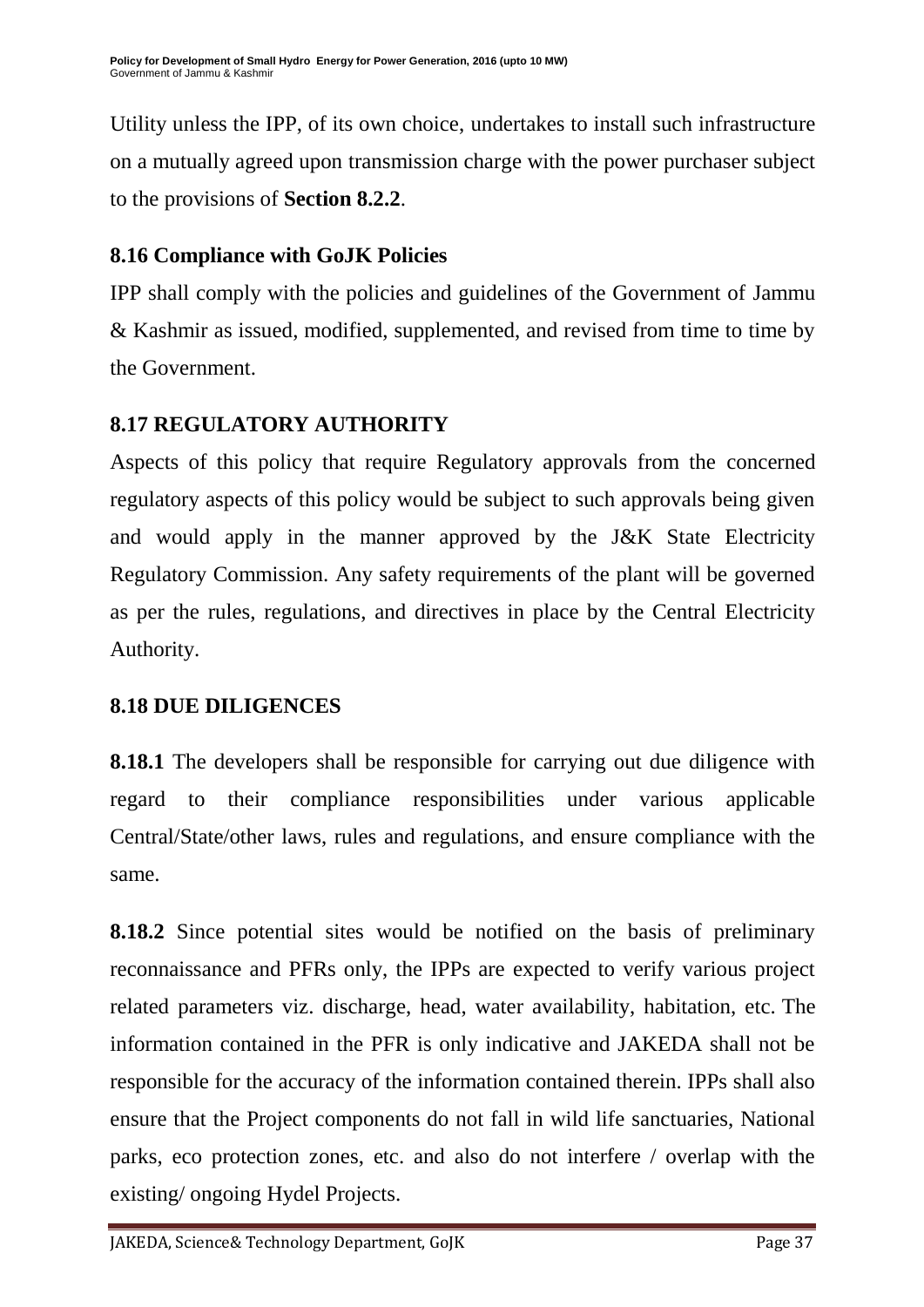**8.18.3** The IPPs will ensure that no damage is caused to the Environment during the Project execution including the survey & Investigation and all the safeguards are put in place as per requirement and law of the Land.

## **8.19 POWER TO REMOVE DIFFICULTIES**

In the event of a dispute, the interpretation of these guidelines made by the Government of J&K shall be final. In all such matters, to the extent practicable, an opportunity shall be given to affected stakeholders to be heard before the Government takes any decision.

### **8.20 POWER TO AMEND**

As things become obsolete with time to time this policy may be updated & amended as per the future requirement.

## **8.21 REPEAL & SAVING**

The Policy for 2 MW notified in 2011 is hereby repealed. Notwithstanding the repeal, all actions taken, acts done, approvals given, orders made and proceedings initiated under the repealed policy shall be deemed to have been validly done, given, made & initiated Power projects, if any processed under the repealed policy shall continue to be governed there-under, unless opted and transferred under this new Policy.

## **8.22 THIRD PARTY INSPECTION & MONITORING:-**

JAKEDA shall be at liberty to put in place a third part inspection mechanism to monitor the execution of projects with respect to set milestones. This Third Party monitoring also ensure adherence to safety standards and environment protection measures. The third party engaged by JAKEDA shall be a reputable consulting agency in the relevant field.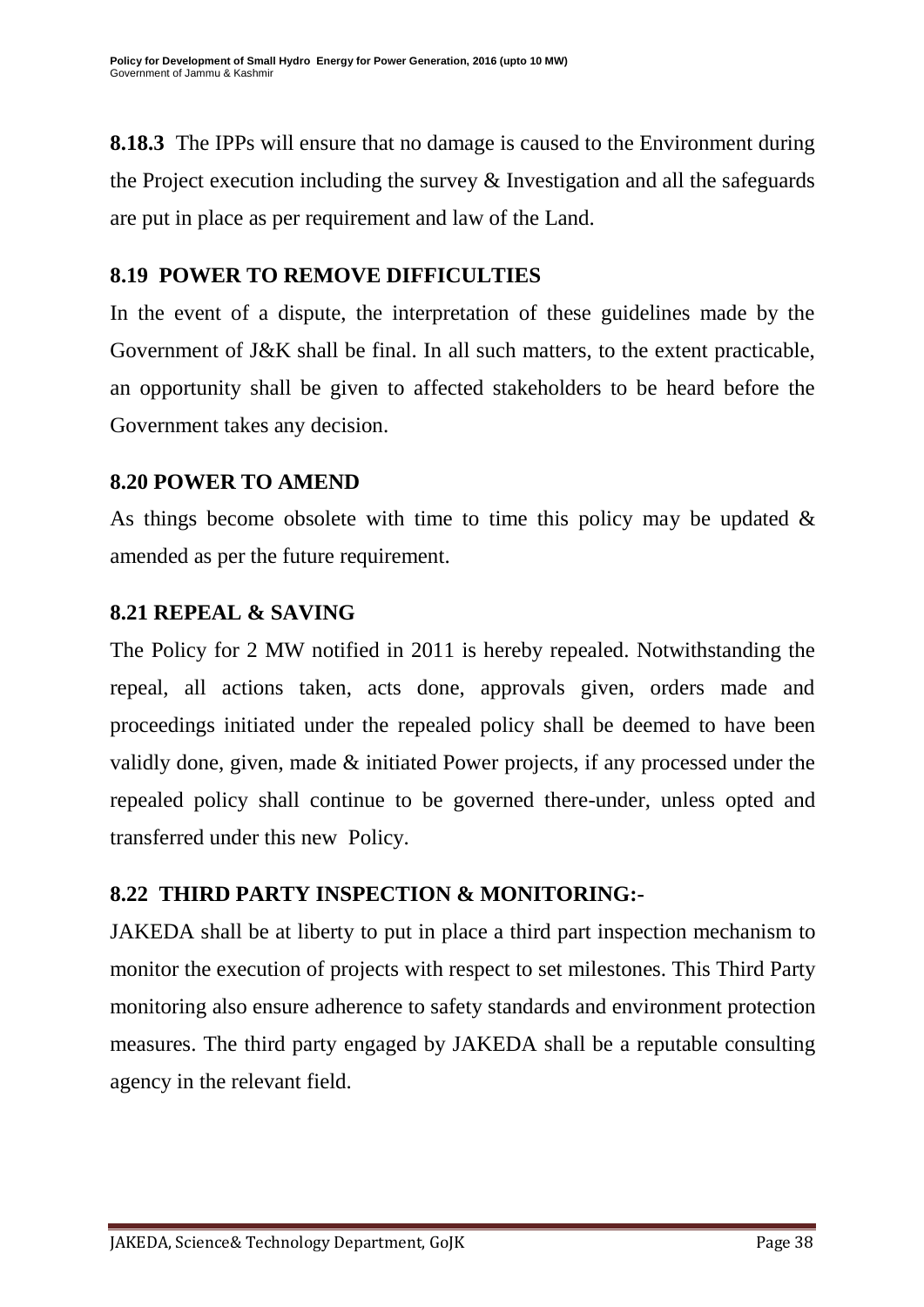## **8.23 Corporate Social Responsibility (CSR)**

The IPPs are expected to contribute to the social upliftment of the project affected area in the field of education, health, poverty alleviation and skill development as part of their Corporate Social Responsibility. Moreover, as far as possible the IPPs shall give preference to the locals both skilled and unskilled in execution and O&M of the projects subject to their suitability and availability.

**8.24 Prequalification of Sponsors/bidders**: - There shall be a prior empanellement / prequalification of Sponsors/ developers/ contractors for IPP or EPC Projects (in terms of MW Capacity) based on their financial/technical eligibility, criteria for which shall be specified in the Prequalification/empanellement documents. This shall be a onetime process for these sponsors/developers/contractors unless otherwise they themselves apply for upgradation . This empanelment will be reviewed every three years if otherwise the sponsor is not blacklisted or debarred during this 03 year period. Only prequalified/empanelled parties shall be eligible to participate in the Request for Proposal (Financial bid).

The prequalification shall be a continuous process, any new sponsor wishing to be empanelled but has missed the opportunity before shall be free to submit application for empanelment to JAKEDA as and when he desires.

#### **8.25 Projects evoking no response:-**

Any project for which proposal has been solicited but has evoked no response even after being advertised twice shall be free for unsolicited proposal and will be processed in accordance with the process enumerated above for unsolicited proposal.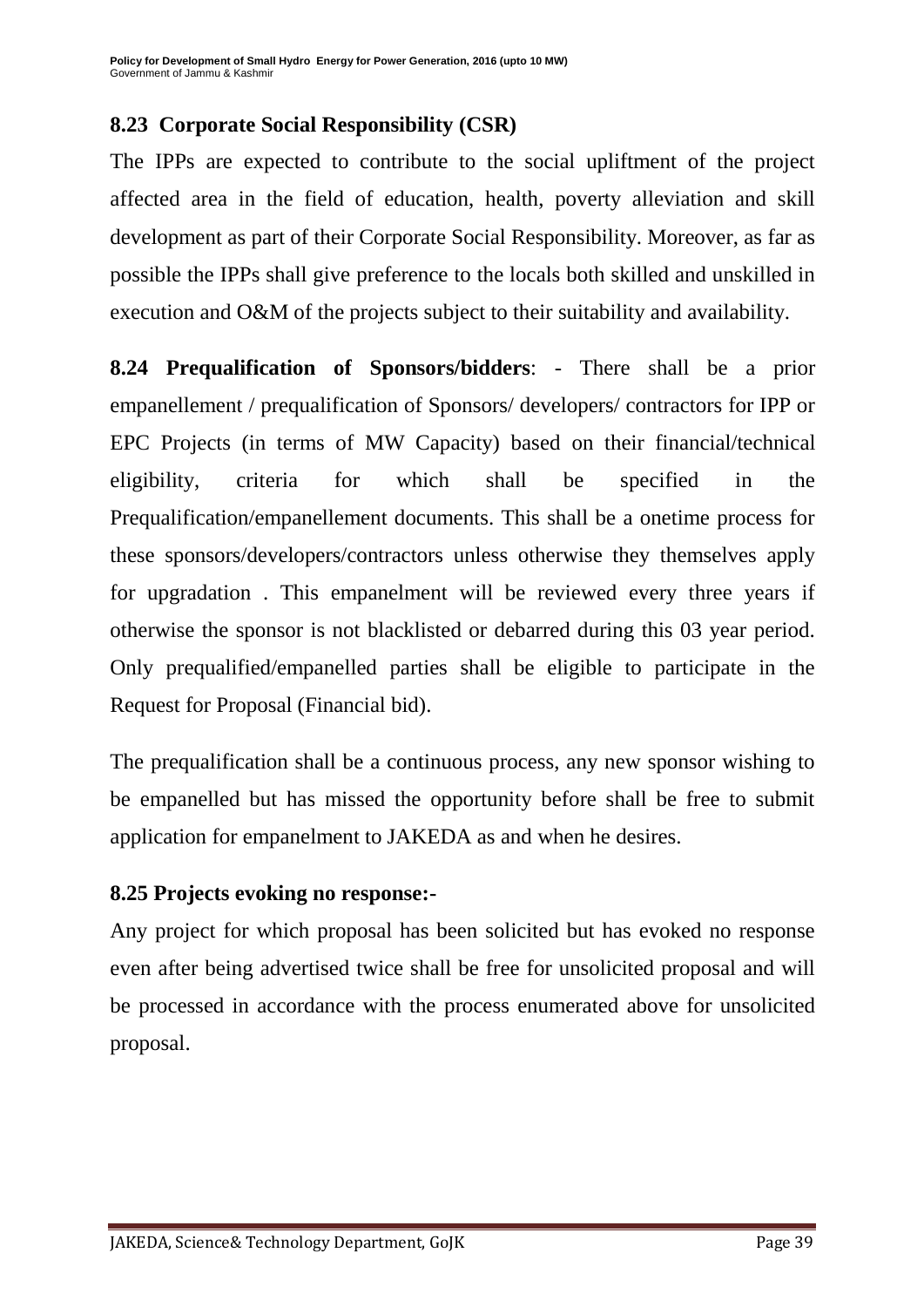#### **Annexure A: Guidelines for Development of Small Off-grid hydel Projects**

The general rules, procedures, fees, and power sales provisions defined for gridconnected hydel projects in **Sections 8.7** to **8.10** and specific tariff guidelines for grid-connected small hydro projects defined above will *not* apply to off-grid small hydro projects. The Government shall separately develop a simplified regime for such projects along the following lines:

- i. Off-grid hydropower plants of installed capacity up to 5 MW may be established at any suitable location, subject to approval of site and water use rights by the concerned local agencies. Only those projects will be considered for approval that registers with the designated local government representative in the prescribed manner.
- ii. The plant's power sales agreement will be based on a bilateral contract between the project owner and the electricity consumer(s) or their collective representative, on terms, conditions, and rates, to be determined solely between the relevant parties to the contract. JKSERC, the utility, or any external government agency will not be involved in these negotiations, nor guarantee payments or contract compliance by the parties concerned.
- iii. Community contribution to such schemes may be in the form of labour('sweat equity'), land, cash, etc., which shall be fully reflected in the bilateral agreement arrived at before initiation of project development.
- iv. The final project agreement and power sales contract, terms, and rates for the project shall be registered with the JAKEDA by the local government representative when issuing approval to the project, so that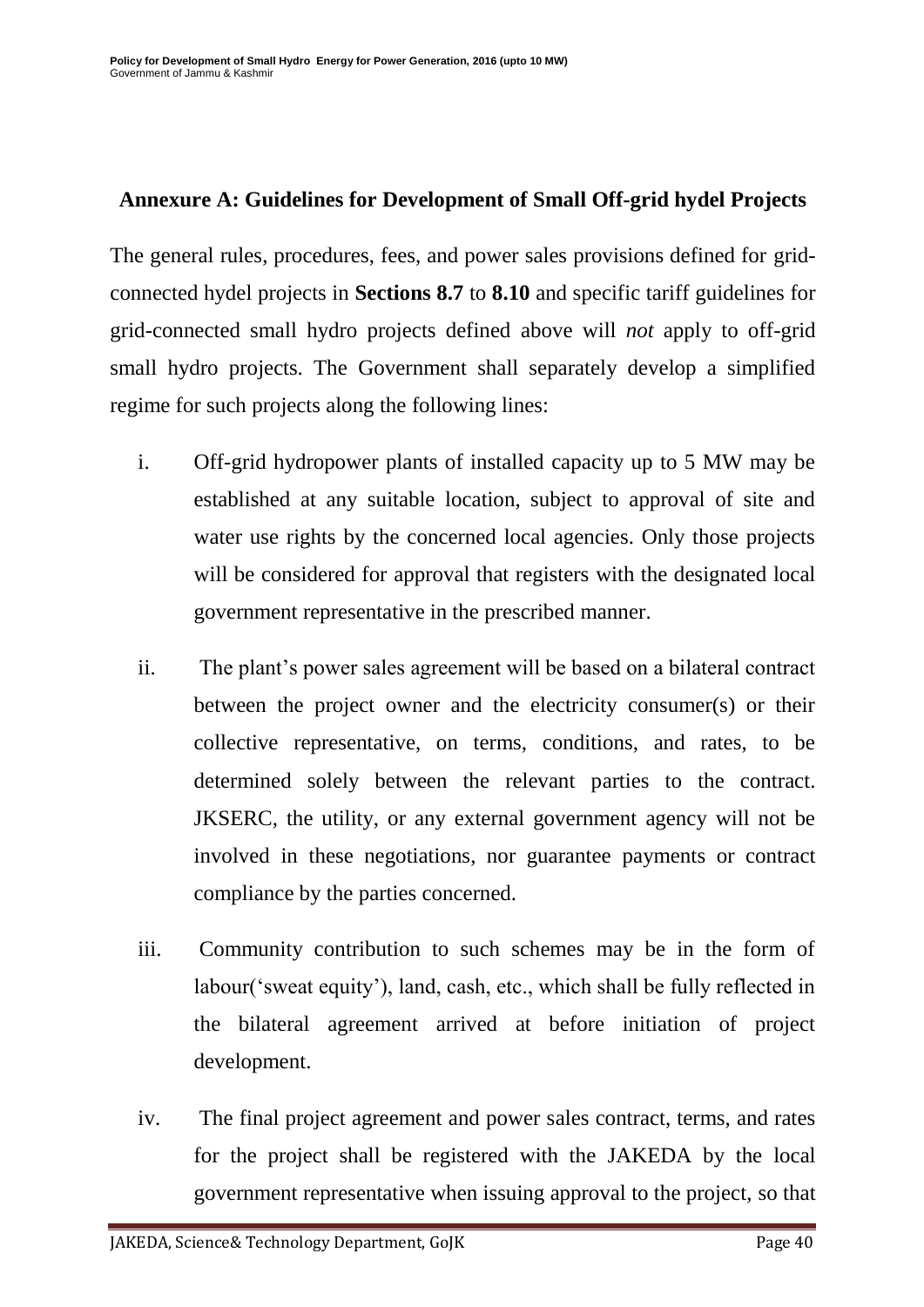all such schemes are properly registered. In case of disputes, the registered agreement, along with any subsequent amendments duly certified by the parties concerned, shall prevail.

- v. The Ministry of New & Renewable Energy, GoI may provide, to qualifying registered off grid small hydro projects, a one-time capital subsidy based on the plant's rated installed capacity. This grant may be disbursed through JAKEDA in instalments, subject to project milestones being met. Terms and conditions for the implementation and management of the grant fund and subsidy payments will be as per relevant MN&RE, GoI scheme.
- vi. Regulatory consents and processing requirements for such plants shall be simplified to the extent possible so as to enable and expedite the development of off-grid projects and enable small communities and investors to participate fully in such schemes. Template application forms, contracts, agreements, and approval requests will be developed by the JAKEDA, in consultation with the government, in both English and Urdu. Completion and acceptance of these documents, through the designated local government representative, shall constitute the entire approval process required for initiating the project. A single, small registration and processing fee may be payable for this purpose.
- vii. There will be no requirement of Environment Clearance for off grid projects of up to 5 MW capacity; however, a basic environmental compliance and impact checklist will be developed by the concerned department required to be completed by all projects as part of the registration process, primarily to ensure that water rights, flows, and community interests are not unduly infringed upon. For purposes of establishing plant ownership and the legal validity of associated agreements, the developer will also provide, during registration,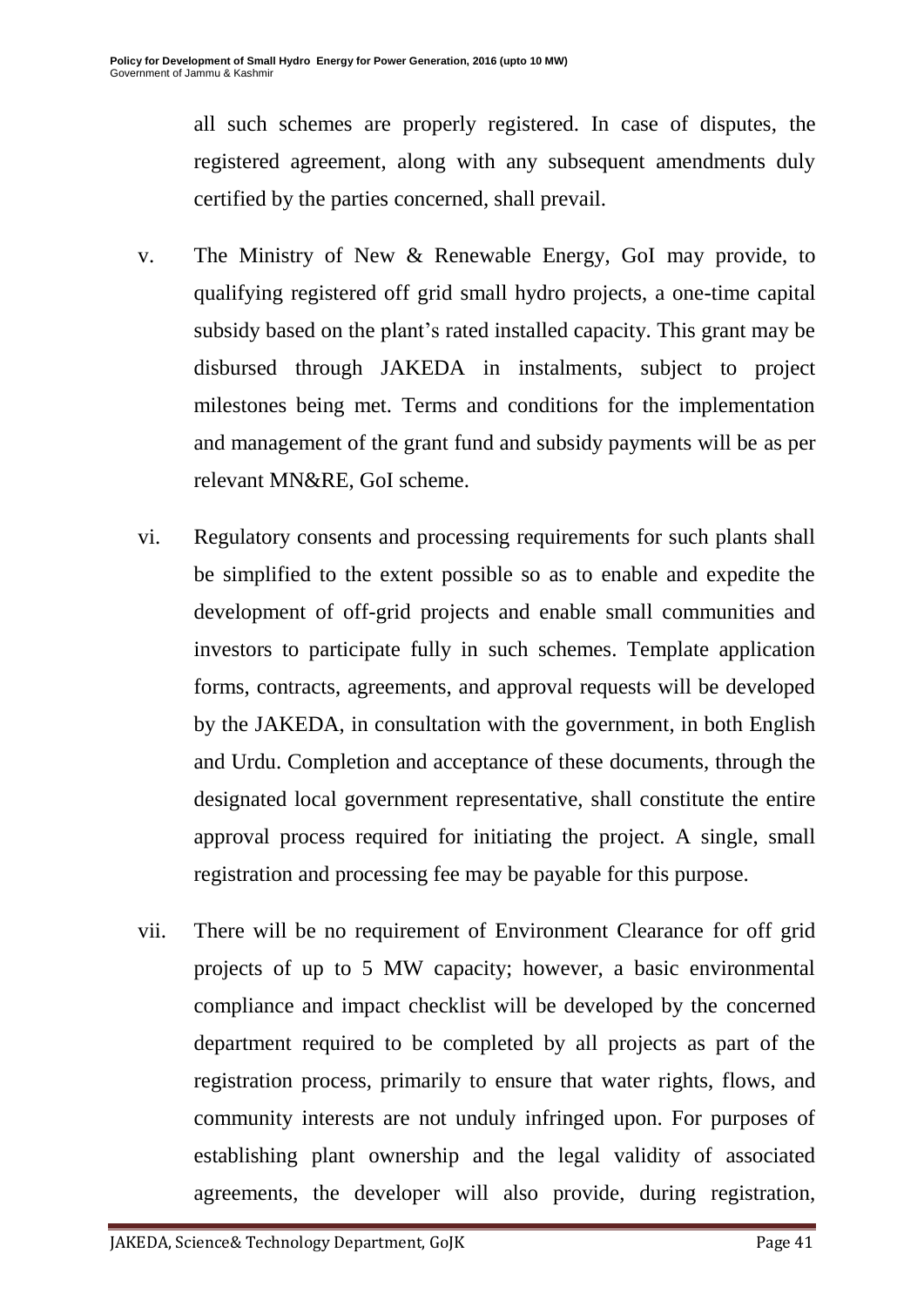verification of plant ownership and financing as well as site and water use rights, while the power purchaser shall also form a legally recognised entity e.g., a CBO (cooperative). The projects shall certify how proper design, engineering, construction and safety criteria will be addressed before construction approval is granted.

- viii. The Governments, NGOs, may further facilitate, where possible, the identification, development, and operation of such schemes through technical, financial, and other institutional support to the developers and target communities, as well in the provision of concessional financing, grants, equipment, and carbon credits, where available either individually or through clustering arrangements.
- ix. The additional cost of power distribution to the end-consumer, including household wiring, shall be the responsibility of the developer and/or communities involved, and should be reflected in the applicable power service charges.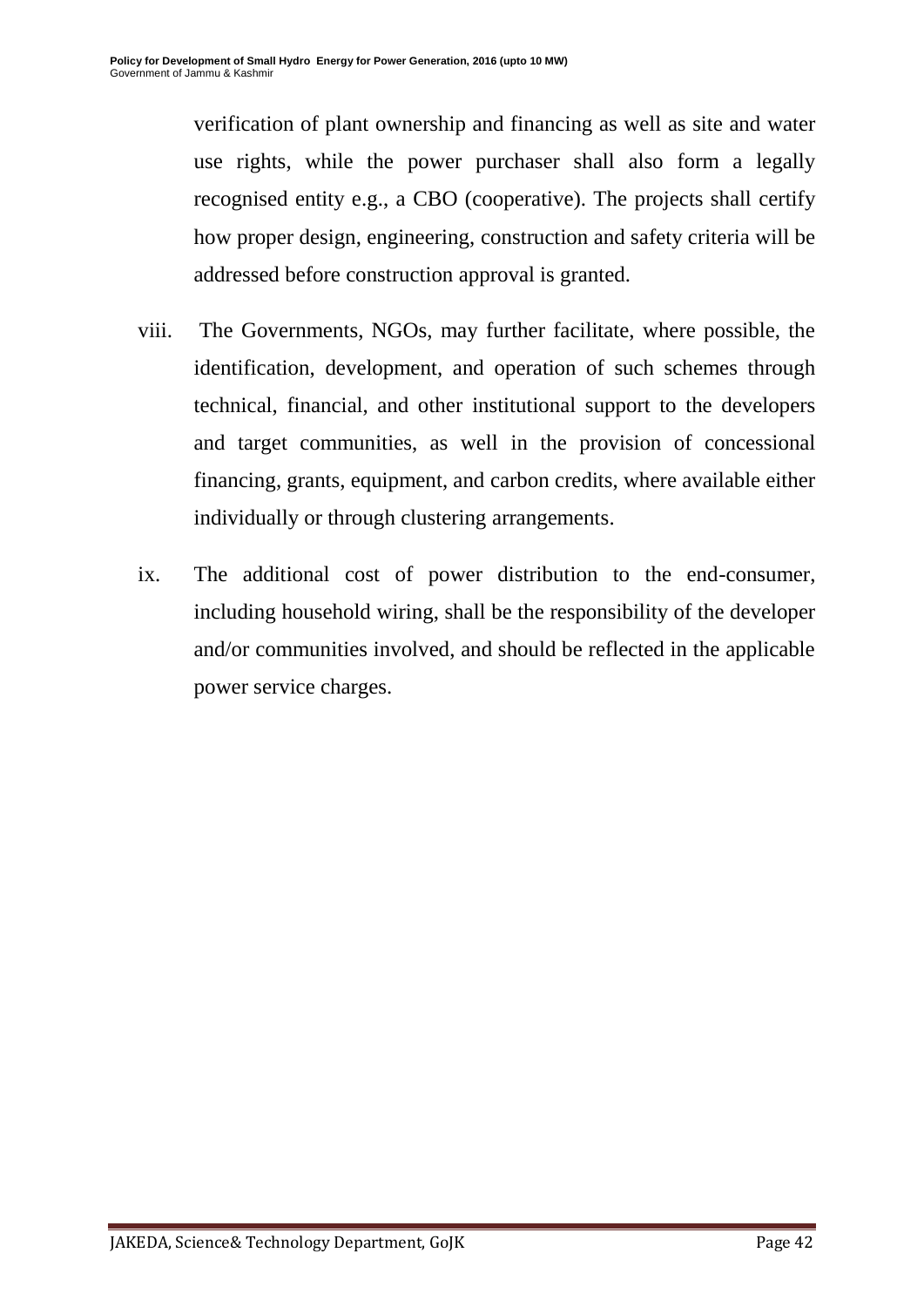#### **Abbreviations**

BOO Build, Own, and Operate BOOT Build, Own, Operate and Transfer CBO Community-based Organization CDM Clean Development Mechanism CER Certified Emissions Reduction COD Commercial Operations Date GDP Gross Domestic Product GENCO Generation Company GoJK Government of Jammu & Kashmir IA Implementation Agreement IPP Independent Power Producer JAKEDA Jammu & Kashmir Energy Development Agency JKPDD Jammu & Kashmir Power Development Department JKSERC Jammu & Kashmir State Electricity Regulatory Commission. kV Kilovolt kWh Kilowatt-hour LoI Letter of Intent LoS Letter of Support MN&RE Ministry of New & Renewable Energy, GoI MW Megawatt MWh Megawatt-hour NGO Non-governmental Organization O&M Operations and Maintenance POE Panel of Experts

PPA Power Purchase Agreement

PV Photovoltaic

RE Renewable Energy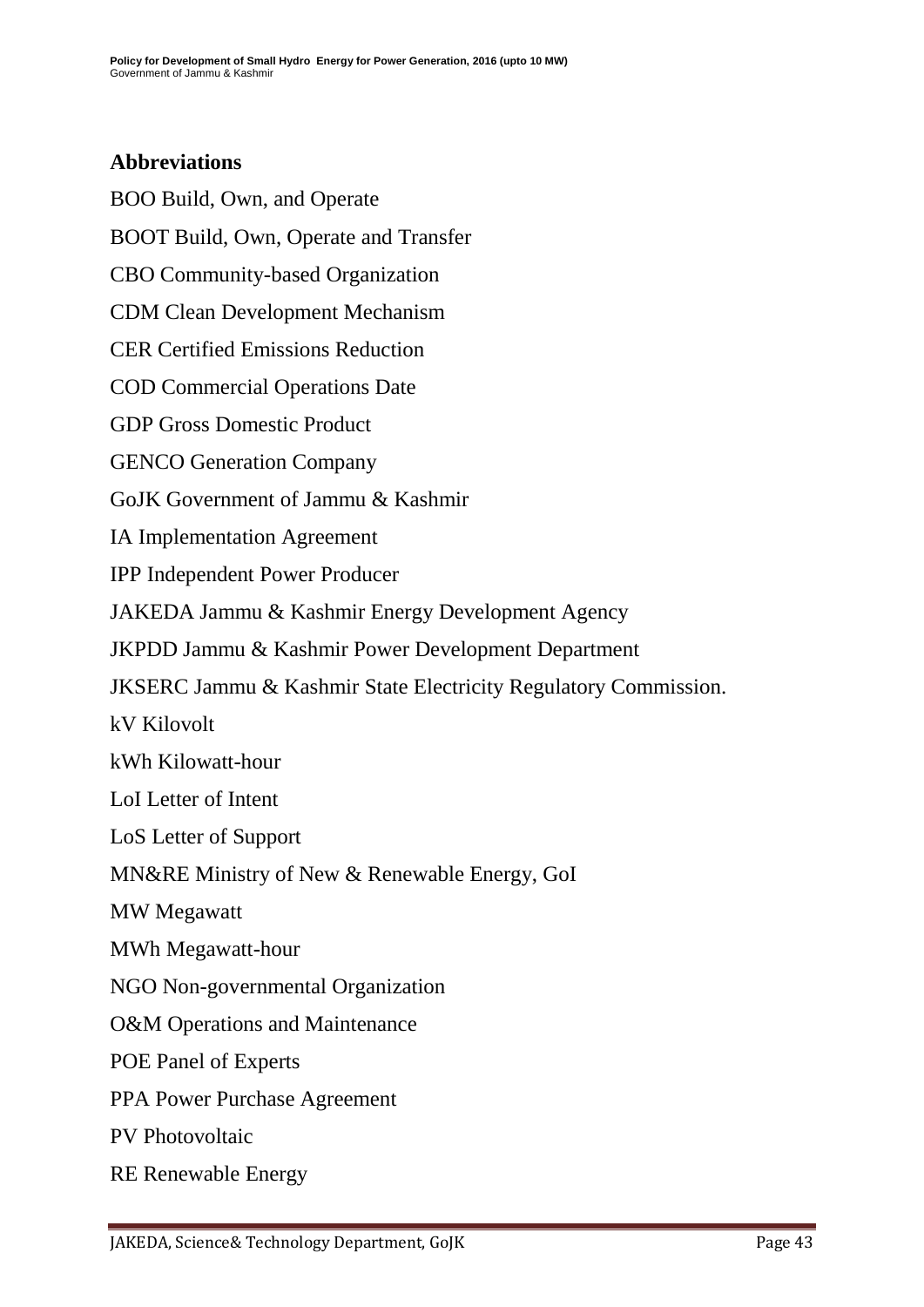RET Renewable Energy Technology RFP Request for Proposals ROE Return on Equity ROW Right-of-Way S&T Science and Technology SWRRA State Water Resources Regulatory Authority VAT Value-Added Tax